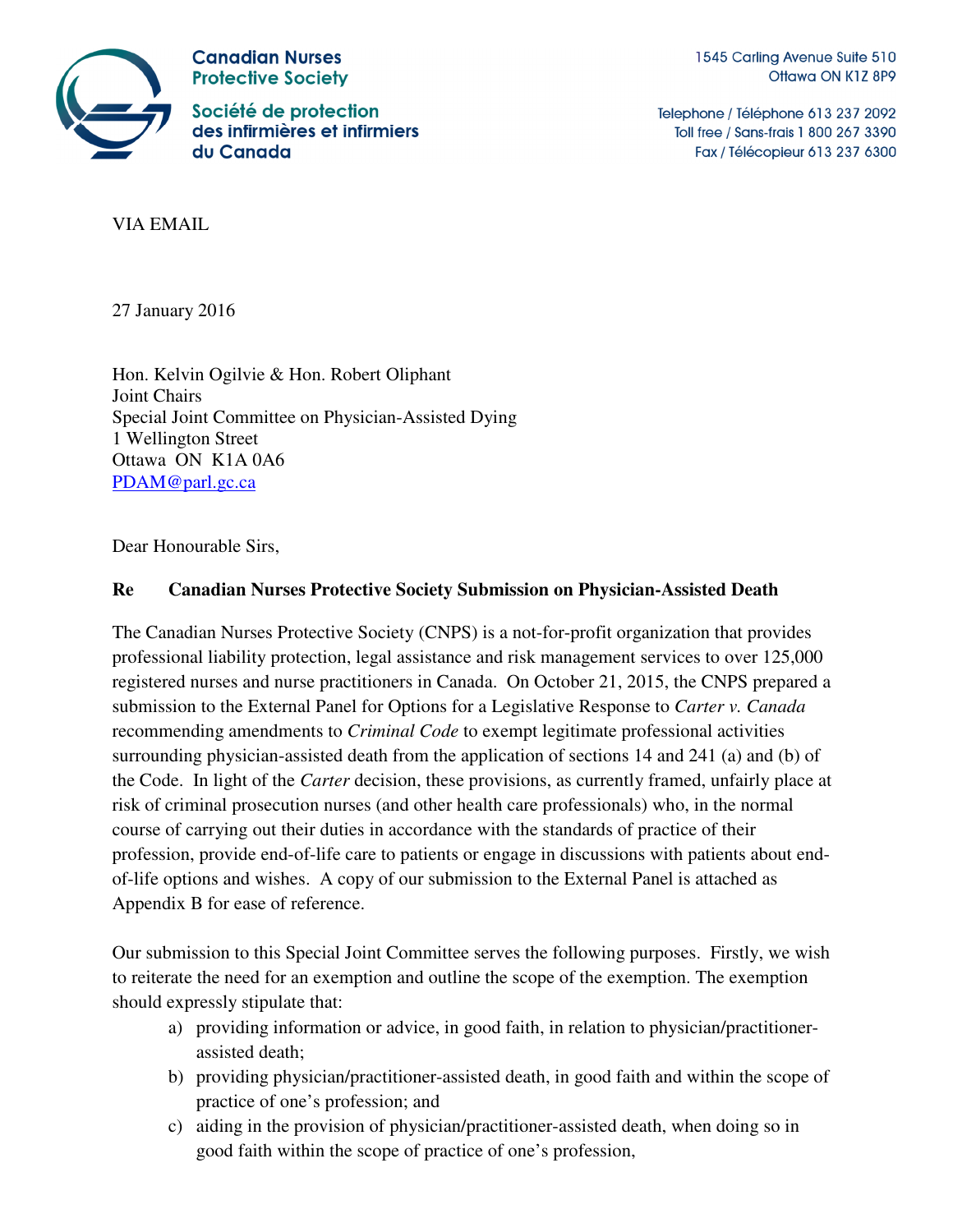do not constitute criminal offences under the *Criminal Code*. The exemption should expressly allow for the possibility that to ensure access to care, policy makers and health regulators may ultimately decide that physician/practitioner-assisted death may have to be provided by health care professionals other than physicians, such as nurse practitioners or registered nurses. We refer you to our submission to the External Panel for additional considerations.

Secondly, we wish to stress that the need for protection from the risk of criminal prosecution for all health care professionals involved in the provision of medically assisted death has been identified by the Provincial-Territorial Expert Advisory Group on Physician-Assisted Dying<sup>1</sup>, the Canadian Nurses Association<sup>2</sup>, the Federation of Medical Regulatory Authorities of Canada and the College of Physicians and Surgeons of Ontario.<sup>3</sup>

Thirdly, we emphasize that, consistent with the constitutional division of powers and the object of the *Criminal Code*, the exemption should not seek to regulate the provision of medical assistance in dying. Deferring to the provincial and territorial governments in this regard would also provide an opportunity to take into account the specific geographical realities, such as access to health care resources, consider the scopes of practice of health care professionals within those provinces, and consult with the regulatory bodies and professional associations as is normally the case for other decisions that must also closely reflect the standards of the profession. Inter-provincial and territorial collaboration is necessary to ensure that the rights of Canadians and the protections conferred upon them at the end of life are substantially similar in each jurisdiction.

Finally, we wish to provide alternate wording for potential amendments to the *Criminal Code* to simplify the wording that accompanied the initial submission to the External Panel. Two options are presented in Appendix A. While the second option is specific to nursing activities, it could be expanded to other members of the health care team.

 $\overline{a}$ 

<sup>&</sup>lt;sup>1</sup> Provincial-Territorial Expert Advisory Group on Physician-Assisted Dying, Final Report, November 30, 2015, Recommendations 7 and 8, pp. 25-26, http://www.health.gov.on.ca/en/news/bulletin/2015/docs/eagreport\_20151214\_en.pdf

<sup>&</sup>lt;sup>2</sup> Canadian Nurses Association, Brief for the Government's External Panel on Options for a Legislative Response to Carter v. Canada¸ October 2015, p. 6, https://cna-aiic.ca/~/media/cna/page-content/pdf-en/physician-assisteddeath\_brief-for-the-government-of-canadas-external-panel-on-options-for-a-legislative-response-to-carter-vcanada.pdf?la=en

<sup>&</sup>lt;sup>3</sup> External Panel on Options for a Legislated Response to Carter v. Canada, Consultations on Physician-Assisted Dying – Summary of Results and Key Findings¸ December 15, 2015, p. 84., http://www.justice.gc.ca/eng/rppr/other-autre/pad-amm/index.html.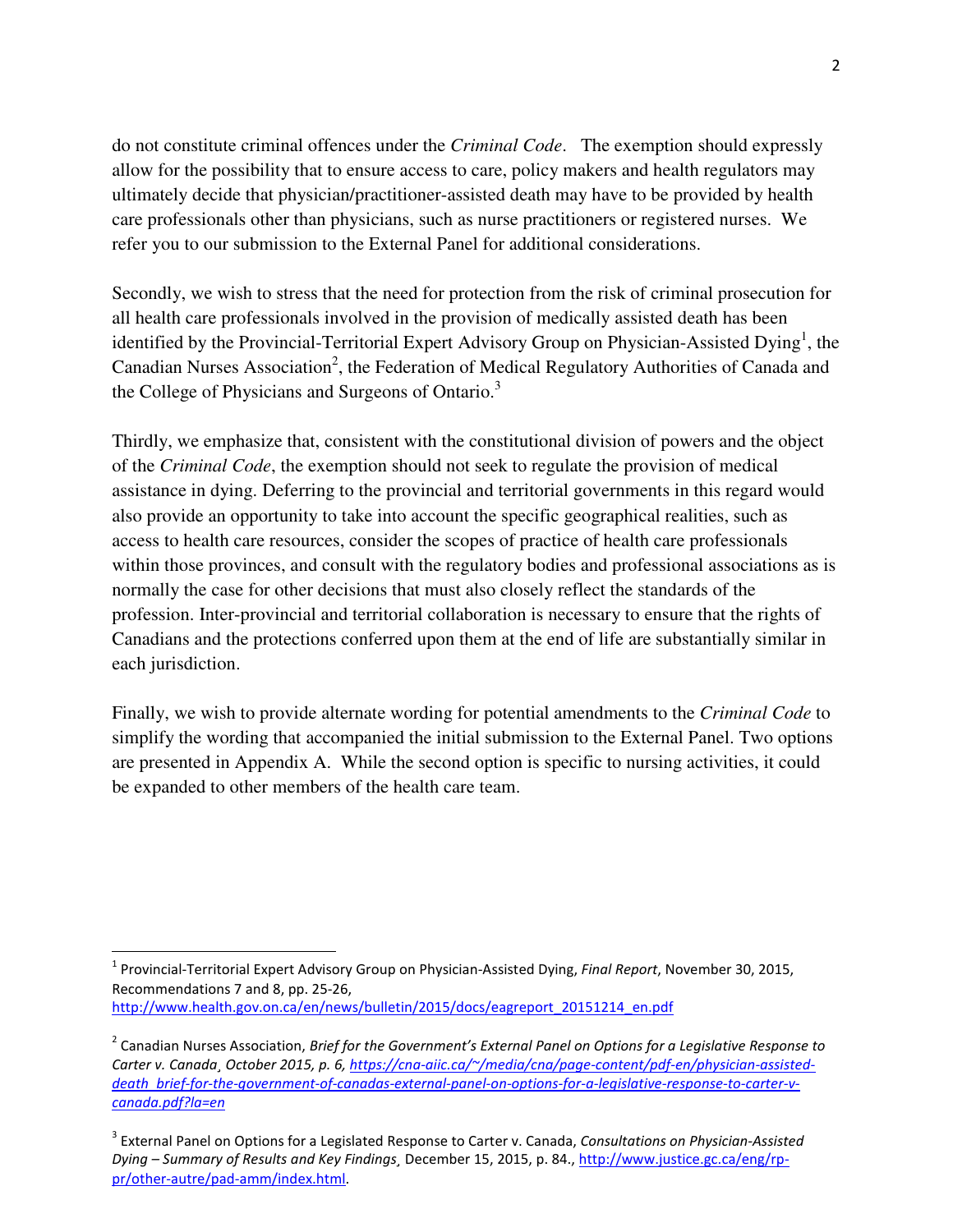All of which is respectfully submitted,

 $\iint_A$ سير

Chantal Léonard Chief Executive Officer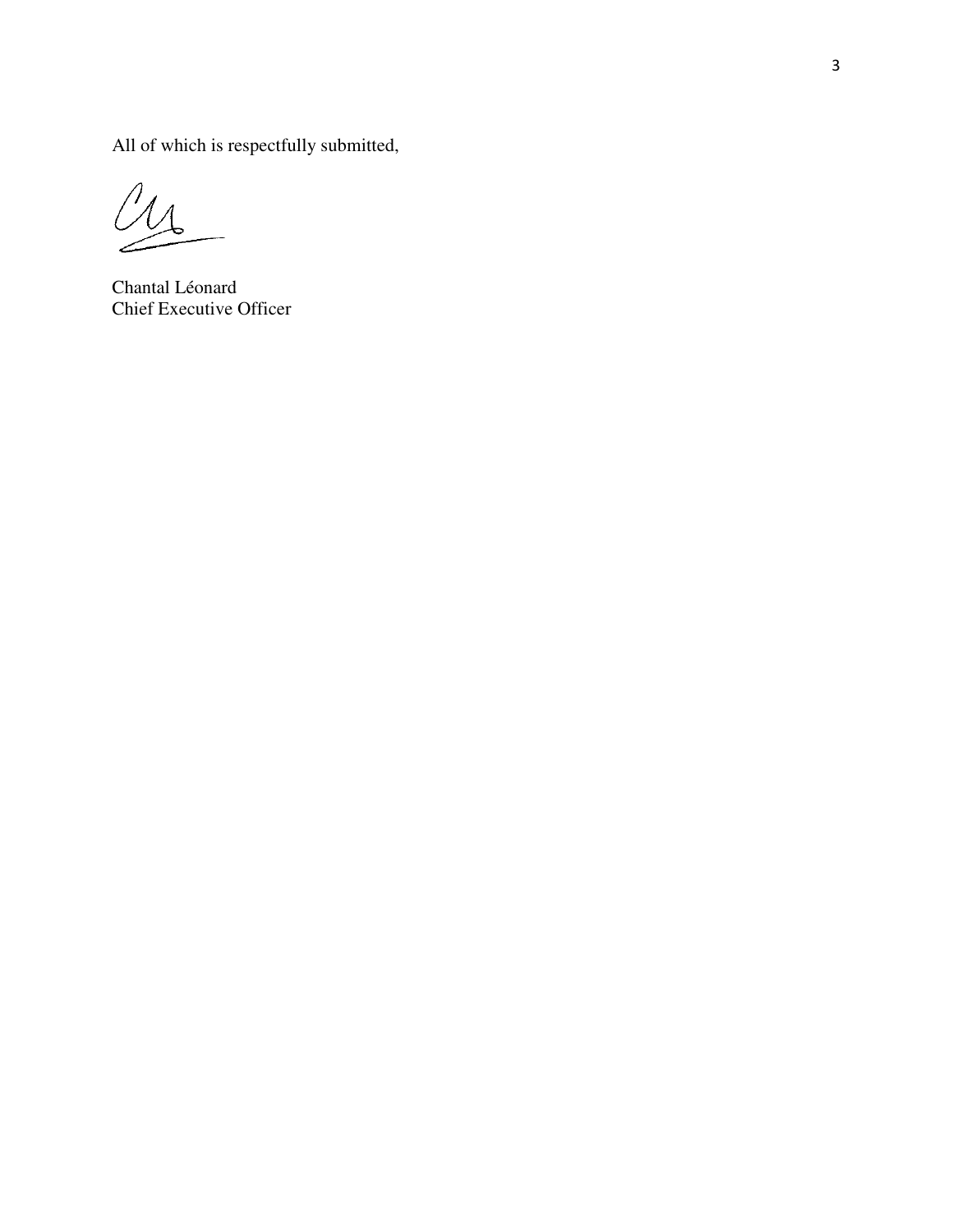### **APPENDIX A**

# **Amendments to Criminal Code, ss. 14 and 241<sup>4</sup> - Option 1**

An Act to amend the Criminal Code (practitioner-assisted death)

### **1. Section 14 of the Criminal Code is replaced with the following:**

**14.** (1) Subject to section 241.1, no person is entitled to consent to have death inflicted on him, and such consent does not affect the criminal responsibility of any person by whom death may be inflicted on the person by whom consent is given.

#### **2. The heading before section 241 of the Act is replaced with the following:**

### SUICIDE AND PRACTITONER-ASSISTED DEATH

#### **3. Section 241 is amended as follows:**

- 241. Subject to section 241.1, every one who
- (a) counsels a person to commit suicide, or
- (b) aids or abets a person to commit suicide,

l

whether suicide ensues or not, is guilty of an indictable offence and liable to imprisonment for a term not exceeding fourteen years.

#### **4. The Act is amended to include the following after section 241:**

#### **241.1**(1) The following definitions apply in this section.

"Practitioner-assisted death": The provision of information or means to commit suicide, or the performance of an act with the intent to cause the person's death, with the person's informed consent, in the course of the provision of professional health care services, for the purpose of relieving the person from unbearable suffering;

The proposed language was inspired by the wording of Senate Bill S-225. The CNPS is indebted to the authors of the bill for their insight and analysis. Resulting amendments to the original wording of sections 14 and 241 of the Criminal Code appear as redlined text.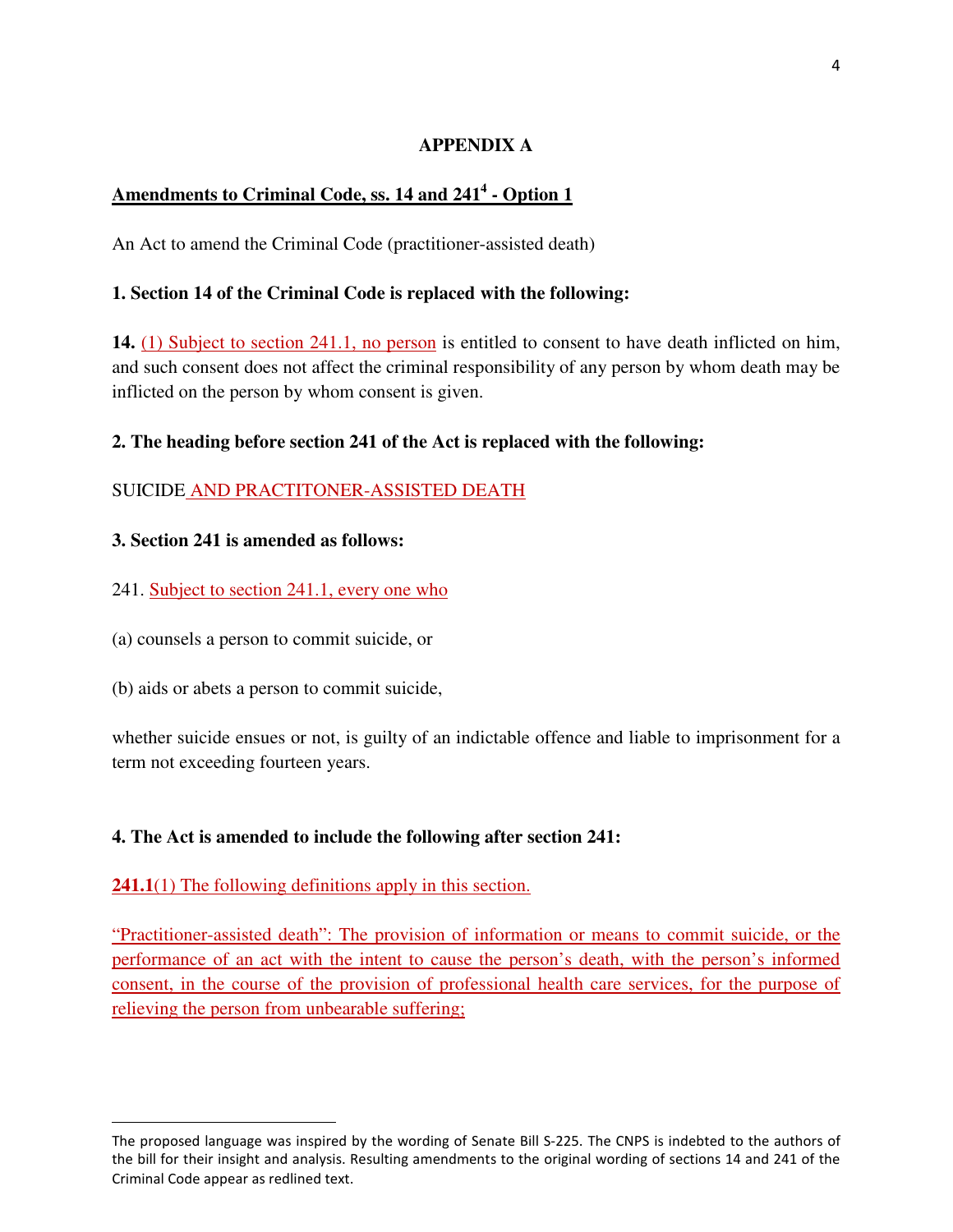(2) The following do not constitute an offence under this Code:

- (a) providing information, advice or counselling, or otherwise communicating in good faith, in relation to practitioner-assisted death;
- (b) providing practitioner-assisted death, in good faith and within the scope of practice of one's profession; and
- (c) aiding or abetting in the provision of practitioner-assisted death, when doing so in good faith within the scope of practice of one's profession.

# **Amendments to Criminal Code, ss. 14 and 241<sup>5</sup> - Option 2**

An Act to amend the Criminal Code (practitioner-assisted death)

### **1. Section 14 of the Criminal Code is replaced with the following:**

**14.** (1) Subject to subsections (2) and (3), no person is entitled to consent to have death inflicted on him, and such consent does not affect the criminal responsibility of any person by whom death may be inflicted on the person by whom consent is given.

(2) A person may consent to practitioner-assisted death in accordance with the conditions and requirements set out in section 241.1.

(3) In this section, "practitioner-assisted death" has the same meanings as in section 241.1.

# **2. The heading before section 241 of the Act is replaced with the following:**

# SUICIDE AND PRACTITONER-ASSISTED DEATH

#### **3. Section 241 is amended as follows:**

# 241. Subject to section 241.1, every one who

- (a) counsels a person to commit suicide, or
- (b) aids or abets a person to commit suicide,

l

whether suicide ensues or not, is guilty of an indictable offence and liable to imprisonment for a term not exceeding fourteen years.

The proposed language was inspired by the wording of Senate Bill S-225. The CNPS is indebted to the authors of the bill for their insight and analysis. Resulting amendments to the original wording of sections 14 and 241 of the Criminal Code appear as redlined text.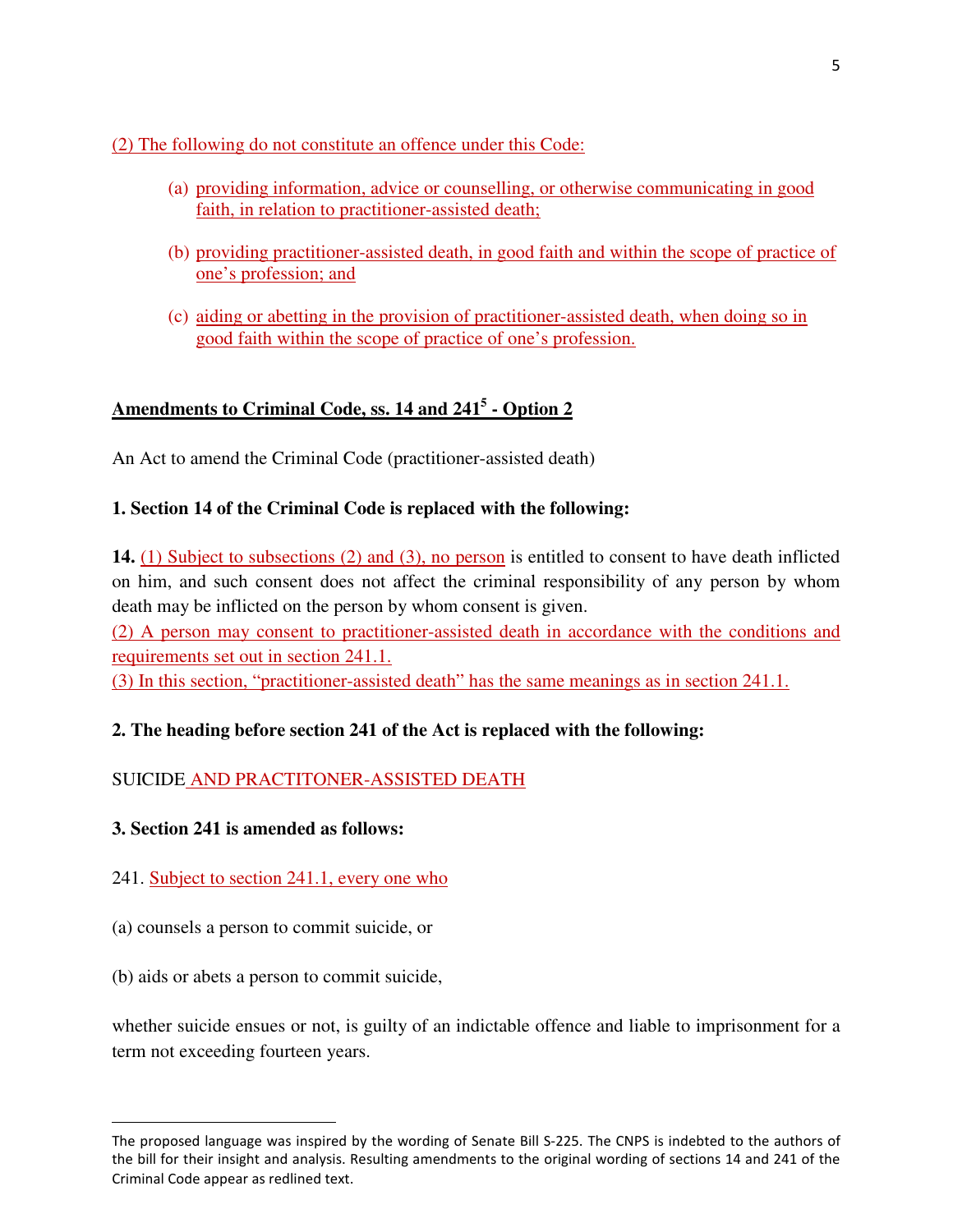### **4. The Act is amended to include the following after section 241:**

**241.1**(1) The following definitions apply in this section.

"Practitioner-assisted death": The provision of information or means to commit suicide, or the performance of an act with the intent to cause the person's death, with the person's informed consent, in the course of the provision of professional health care services, for the purpose of relieving the person from unbearable suffering;

"Assisting practitioner": A practitioner who provides or prescribes practitioner-assisted death, whether death ensues or not;

"Consulting physician": A physician who, in the course of providing health care services provides a second opinion to an assisting practitioner in relation to a request for practitionerassisted death;

"Counsel": The provision of information or advice on practitioner-assisted death in the course of the provision of professional health care services;

"Nurse": A person licensed to practice nursing under the laws of the province or territory in which nursing services are provided. This includes a licensed practical nurse, a registered practical nurse, a registered psychiatric nurse, a registered nurse or a nurse practitioner, or other equivalent designations;

"Practitioner": A physician licensed to practice medicine under the laws of the province or territory in which medical services are provided; or a regulated health care professional licensed to provide professional health care services and authorized to act as an assisting practitioner in the province or territory in which professional health care services are provided;

(2) An assisting practitioner, a consulting physician or a nurse who, in the course of providing professional health care services, provides an opinion or counsels a person about practitionerassisted death is not guilty of an offence under section 241.

(3) An assisting practitioner who provides practitioner-assisted death to a person, in the course of providing professional health care services to that person, is not guilty of an offence under section 241 if the practitioner or physician acted in good faith to ascertain that the conditions set out in subsection (5) have been met.

(4) When not acting as an assisting practitioner, a nurse is not guilty of an offence under section 241 when aiding or abetting in the provision of providing practitioner-assisted death or, on the order of an assisting practitioner, providing assisted-death to a person in the course of providing professional nursing services to that person.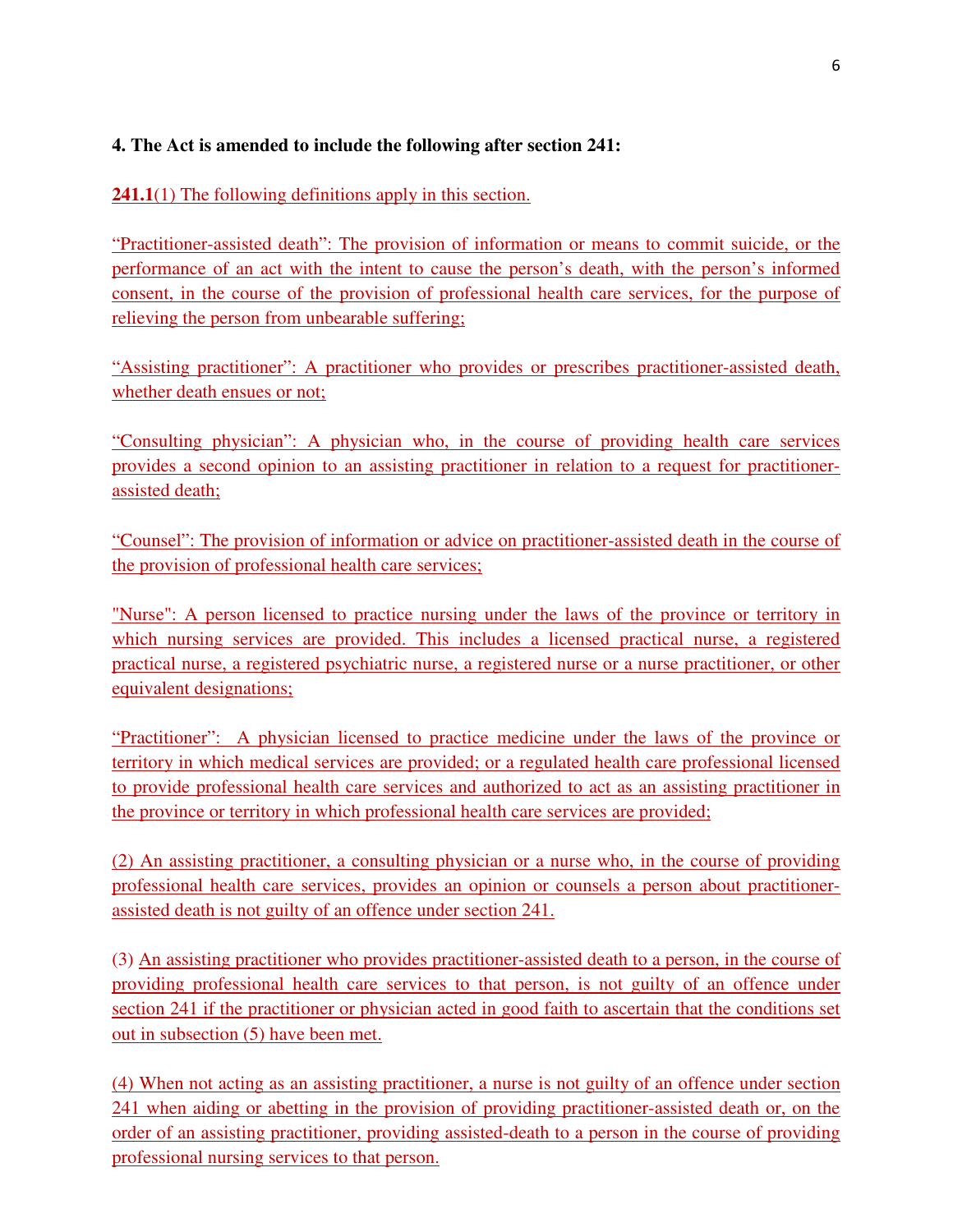(5) The person making the request for practitioner-assisted death shall be

(a) eighteen years of age or more, or alternatively, a competent adult as defined in the applicable provincial or territorial legislation;

(b) a Canadian citizen or a permanent resident within the meaning of subsection 2(1) of the *Immigration and Refugee Protection Act* as of the date of the request;

(c) acting voluntarily, free from coercion or undue influence;

(d) diagnosed with a grievous and irremediable medical condition (including an illness, disease or disability) that causes the person to endure physical or psychological suffering that is intolerable to that person in the circumstances of his or her condition;

(e) of sound mind and capable of fully understanding his or her medical prognosis, the consequences of the request for practitioner-assisted death being honoured, the feasible alternative treatments and his or her right to revoke the request at any time;

(f) assessed by a consulting physician who was of the opinion that the conditions set out in paragraphs  $(5)(a)$  to  $(e)$  were met; and

(g) if he or she received practitioner-assisted death, given the opportunity to revoke his or her request immediately before receiving it.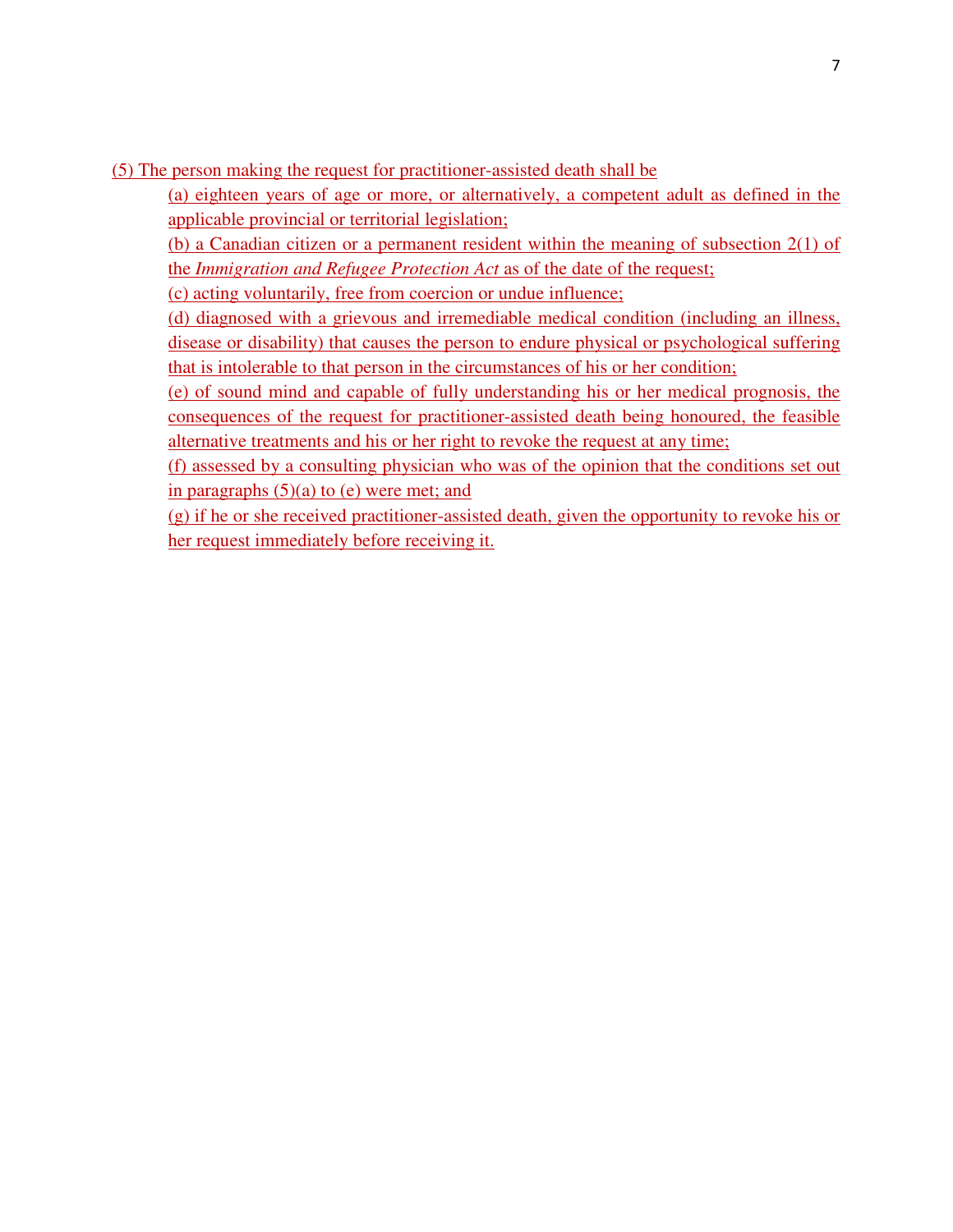#### **APPENDIX B**

# **SUBMISSION OF THE CANADIAN NURSES PROTECTIVE SOCIETY ON OPTIONS FOR A LEGISLATIVE RESPONSE TO** *CARTER V. CANADA*

#### **1. About the CNPS and its membership**

The CNPS is a not-for-profit corporation created in 1988 by territorial and provincial nursing regulators and associations under the auspices of the Canadian Nurses Association. Its mandate is to provide legal advice and risk management services, professional liability protection and legal assistance to eligible registered nurses (RNs) and nurse practitioners (NPs) practising in Canada. The CNPS legal assistance includes assistance with the defence of criminal proceedings arising from the practice of nursing.

The CNPS does not determine the scope of practice of registered nurses and nurse practitioners nor does it set standards of professional conduct. These responsibilities fall within the mandate of the organizations that regulate the practice of registered nursing in Canadian provinces and territories.

The nurses eligible for CNPS protection currently comprise more than 125,000 RNs and NPs practising in all Canadian provinces and territories. These RNs and NPs have access to CNPS services as a benefit of membership in a CNPS member organization<sup>6</sup> or as individual registrants with the CNPS.

As a provider of legal services that understands the regulatory framework, the legal obligations and the practice environment of nurses, the CNPS appreciates the opportunity of presenting its input on the legislative response to the Carter decision.

#### **2. The Carter decision**

l

Our submissions rely primarily on the following excerpt of the Carter decision:

"The appropriate remedy is therefore a declaration that s. 241(b) and s. 14 of the Criminal Code are void insofar as they prohibit physician-assisted death for a competent adult person who (1) clearly consents to the termination of life; and (2) has a grievous and irremediable medical condition (including an illness, disease or disability) that causes enduring suffering that is intolerable to the individual in the circumstances of his or her

 $<sup>6</sup>$  In 2016, the CNPS member organizations will include the provincial Colleges and/or Associations of registered</sup> nurses in all provinces and territories, with the exception of the provinces Ontario and Quebec, where registered nurses will access CNPS professional liability protection and services on an individual basis.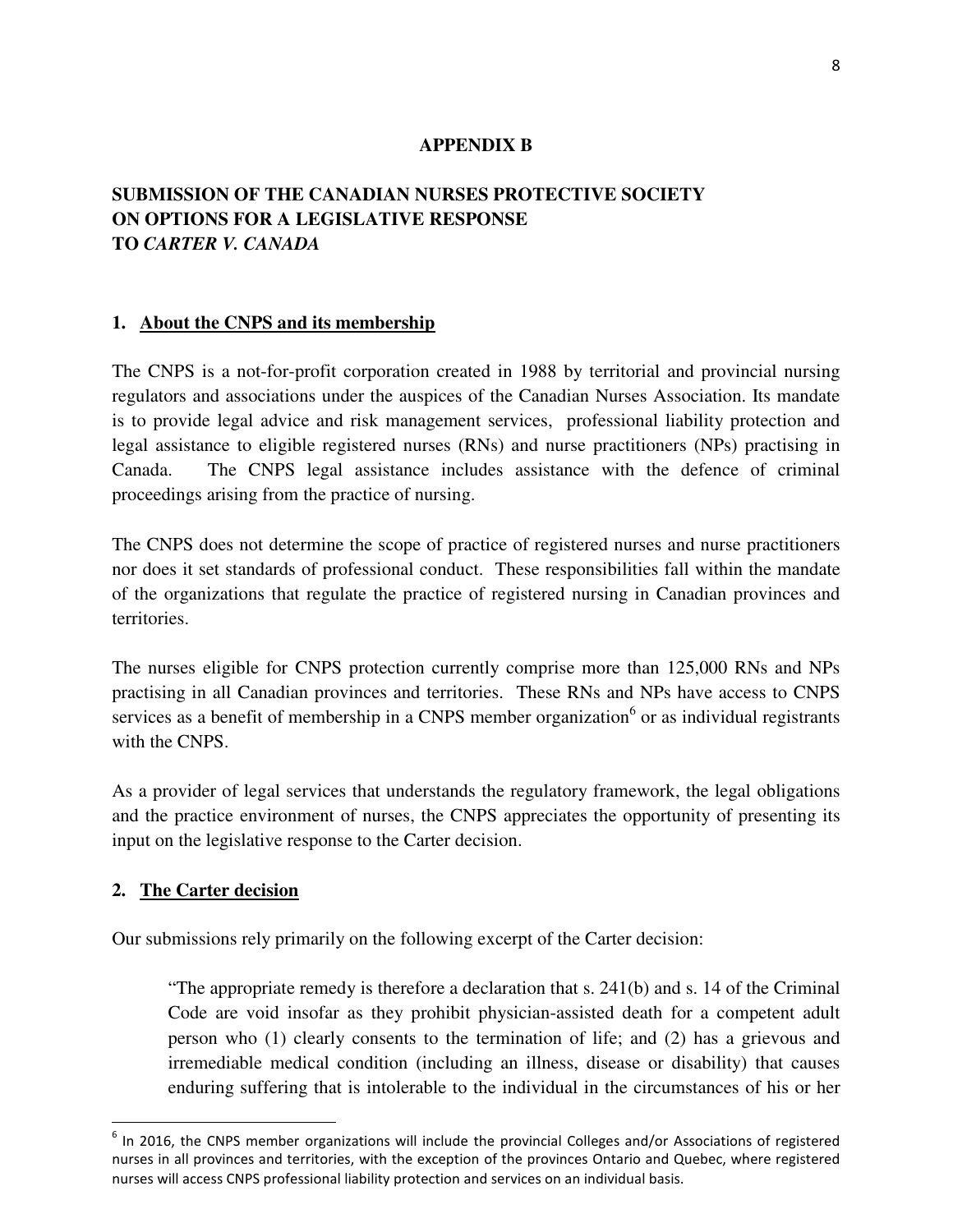condition. "Irremediable", it should be added, does not require the patient to undertake treatments that are not acceptable to the individual." … "[N]othing in the declaration of invalidity which we propose to issue would compel physicians to provide assistance in dying."

### **3. Nursing professions**

There are different nursing professions in Canada:

 $\triangleright$  Registered Nurses (RN): These are nurses with a broad range of advanced competencies who can provide nursing care to the most complex patients. Unless they have been grandfathered, they must have completed a four year Baccalaureate program in nursing. In their employment setting, registered nurses often oversee teams of nurses or health care providers.

 $\mathbf{C}$ 

- $\triangleright$  Nurse Practitioners (NP): These are registered nurses who, after a minimum number of years of practice, completed further postgraduate specialized education and certification and are qualified to independently diagnose medical conditions, order a wide range of diagnostic tests and prescribe most medications.
- $\triangleright$  Licensed Practical Nurses (LPN), also referred to in some provinces as registered practical nurses: These are nurses with a two or three-year diploma or certificate in nursing who have a broad range of competencies but would normally care for patients who suffer from less complex conditions. They often work under the supervision of a registered nurse.
- Registered Psychiatric Nurses (RPN): Nurses who completed a specialized diploma or baccalaureate program and focus specifically on mental and developmental health and mental illness and addictions. The profession of registered psychiatric nurse is recognized only in Manitoba, Saskatchewan, Alberta and British Columbia.

#### **4. Nurses and the provision of end-of-life care**

Although CNPS beneficiaries consist of registered nurses and nurse practitioners, it is important to note that all these nursing professions (referred to collectively as "nurses") play an integral role in providing care to patients and clients at the end of their lives and at any time when they contemplate end-of-life decisions.<sup>7</sup>

<sup>&</sup>lt;sup>7</sup> Canadian Nurses Association, Canadian Hospice Palliative Care Association and Canadian Hospice Palliative Care Nurses Group Joint Position Statement on the Palliative Approach to Care and the Role of the Nurse, 2015, https://www.cna-aiic.ca/~/media/cna/page-content/pdf-en/the-palliative-approach-to-care-and-the-role-of-thenurse\_e.pdf?la=en, p. 4.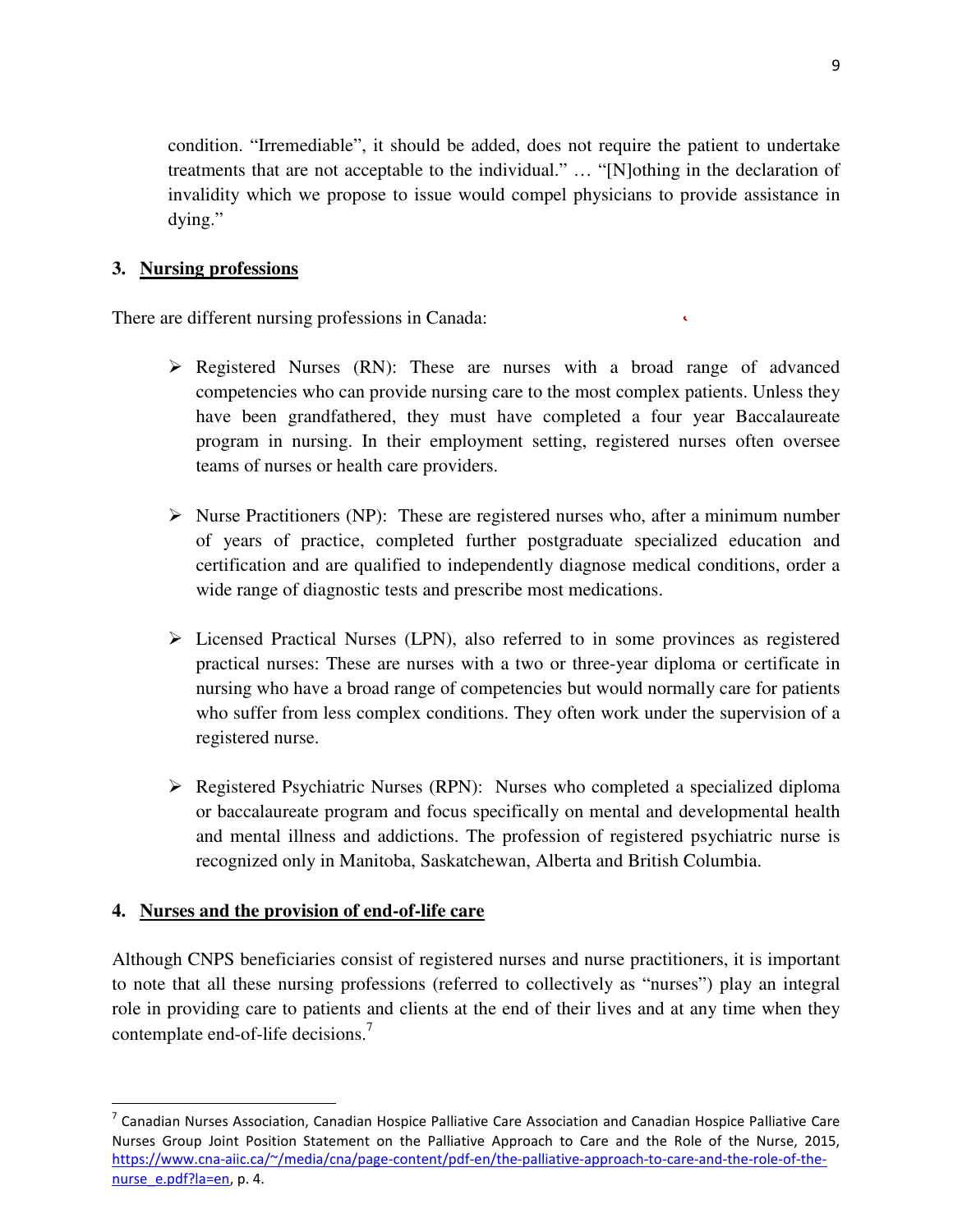Nurses assess the patients' condition, manage their pain, determine their needs, establish a nursing plan of care, advocate for them, recommend courses of treatment, prepare and administer the treatment. Nurses help patients understand what is happening (or what will happen) to their minds and bodies, listen to them and respond to their fears and concerns. Nurses discuss treatment choices and help patients and families articulate the values and beliefs that will guide end-of-life decisions, and communicate their needs and wishes at the end of life. They do so in a wide variety of settings: hospitals, long-term care facilities, community care centers, medical clinics and the patient's home. They do so as part of a treatment team in which a physician or nurse practitioner is generally designated as the Most Responsible Professional (MRP) and ultimately determines, in consultation with the patient, the overarching treatment plan.

Nurse practitioners, who have the authority to order diagnostic tests and prescribe medications, can also autonomously act as primary care providers.

Nurses will say that they consider it an incredible privilege to be allowed by their patients' to care for them in these very vulnerable and intimate moments.

Despite their central involvement, nurses are seldom referred to in discussions surrounding "physician-assisted death", to which we will refer more generally as "medically assisted death". Given their current responsibilities in the health care system and the level of nursing care required by individuals who experience debilitating and terminal medical conditions, nurses will inevitably be involved in the care of patients who request medically assisted death. In particular, we expect that the following interventions will naturally flow as an integral part or a natural extension of their current nursing responsibilities:

- a) nurses will discuss treatment options with patients and will be presented with questions from patients regarding medially assisted death;
- b) they will monitor their patient's state of mind and capacity to make decisions;
- c) they learn about the values and wishes of the patient and will be expected to monitor the integrity of a patient's request for medically assisted death and the informed consent process;
- d) in the normal course of the provision of care, it is part of the nurses' responsibilities to administer medication prescribed by physicians; even if they are not administering the drugs that will be used to induce death at the request of the patient, nurses are likely to be asked to prepare these drugs or otherwise asked to facilitate the process; and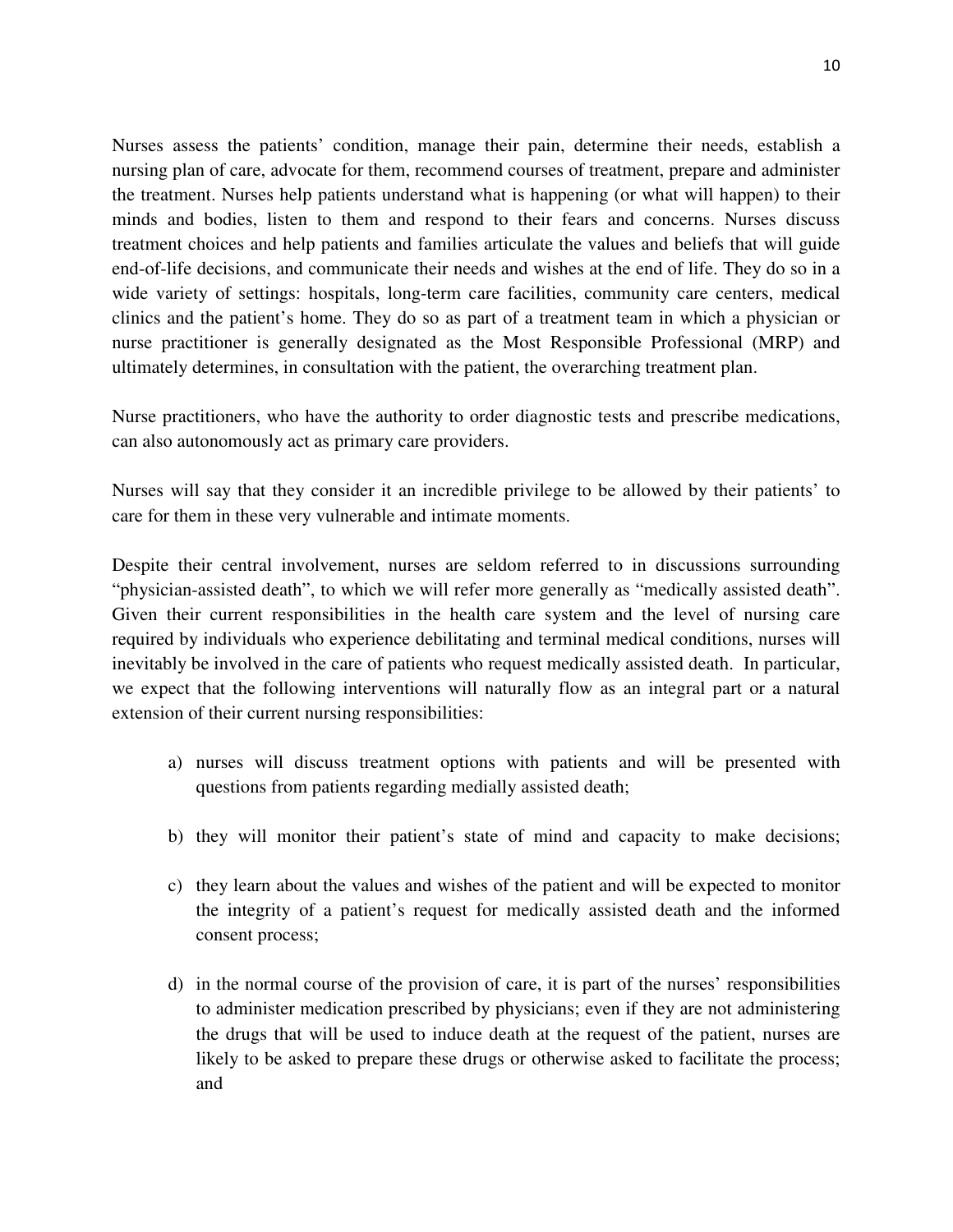e) even if nurses are not asked to specifically assist in the process, in the normal course of providing care, they are likely to be physically at the patient's side, and support when the assistance in dying is provided.

Studies conducted in countries and states in which patients can request physician-assisted death confirm that nurses are involved in a significant proportion of cases, either as a result of an inquiry by the patient, by engaging in discussions with the physicians regarding aspects of the patient's decision and by administering the lethal dose of medication.<sup>8</sup>

#### **5. The risk of criminal prosecution**

*a) The nursing role in the context of the prohibition in paragraph 241(a) against counselling a person to commit suicide* 

Subsection 241(a) of the Criminal Code makes it a criminal offence to counsel a person to commit suicide. While the *Carter* decision focused exclusively on the interpretation and application of paragraph 241(b), we strongly recommend that consideration also be given to the implications of the prohibition in paragraph 241(a) to counsel a person to commit suicide.

Wherever it is found in the Criminal Code, "counsel" is defined in subsection 22(3) of the Criminal Code as including "procur[ing], solicit[ing] or incit[ing]." It has also been the subject of judicial interpretation, which confirmed the requirement for a clear intention, on the part of the accused, to incite a person to commit suicide. For instance, in *Mugesera v. Canada (Minister of Citizenship and Immigration)*<sup>9</sup> the Supreme Court commented as follows:

"Counselling]" is defined in s. 22(3) of the Criminal Code, which says that its meaning includes "procur[ing]", "solicit[ing]", or "incit[ing]". To incite means to urge, stir up or stimulate: *R. v. Ford* (2000), 2000 CanLII 5701 (ON CA), 145 C.C.C. (3d) 336 (Ont. C.A.), at para. 28.

The offence of counselling requires that the statements, viewed objectively, actively promote, advocate, or encourage the commission of the offence described in them: *R. v. Sharpe*, [2001] 1 S.C.R. 45, 2001 SCC 2 (CanLII), at para. 56. The criminal act will be made out where the statements (1) are likely to incite, and (2) are made with a view to inciting, the commission of the offence: *R. v. Dionne*  (1987), 38 C.C.C. (3d) 171 (N.B.C.A.), at p. 180."

l

<sup>&</sup>lt;sup>8</sup> Bilsen, J.J.R., Vander Stichele R.H., Mortier F. & Deliens L., The role of nurses in physician-assisted death in Belgium, CMAJ, June 15, 2010, vol. 182, no. 9, retrieved at http://www.cmaj.ca/content/182/9/905.full; van Brushem-van de Scheur GG, van der Arend AJ, Abu-Saad, HH, Spreeuwenberg, C, van Wijmen FC, ter Meulen RH, The role of nurses in euthanasia and physician-assisted suicide in The Netherlands, J. Med. Ethics, 2008 Apr. 34(4); 254-8, retrieved from http://www.ncbi.nlm.nih.gov/pubmed/18375675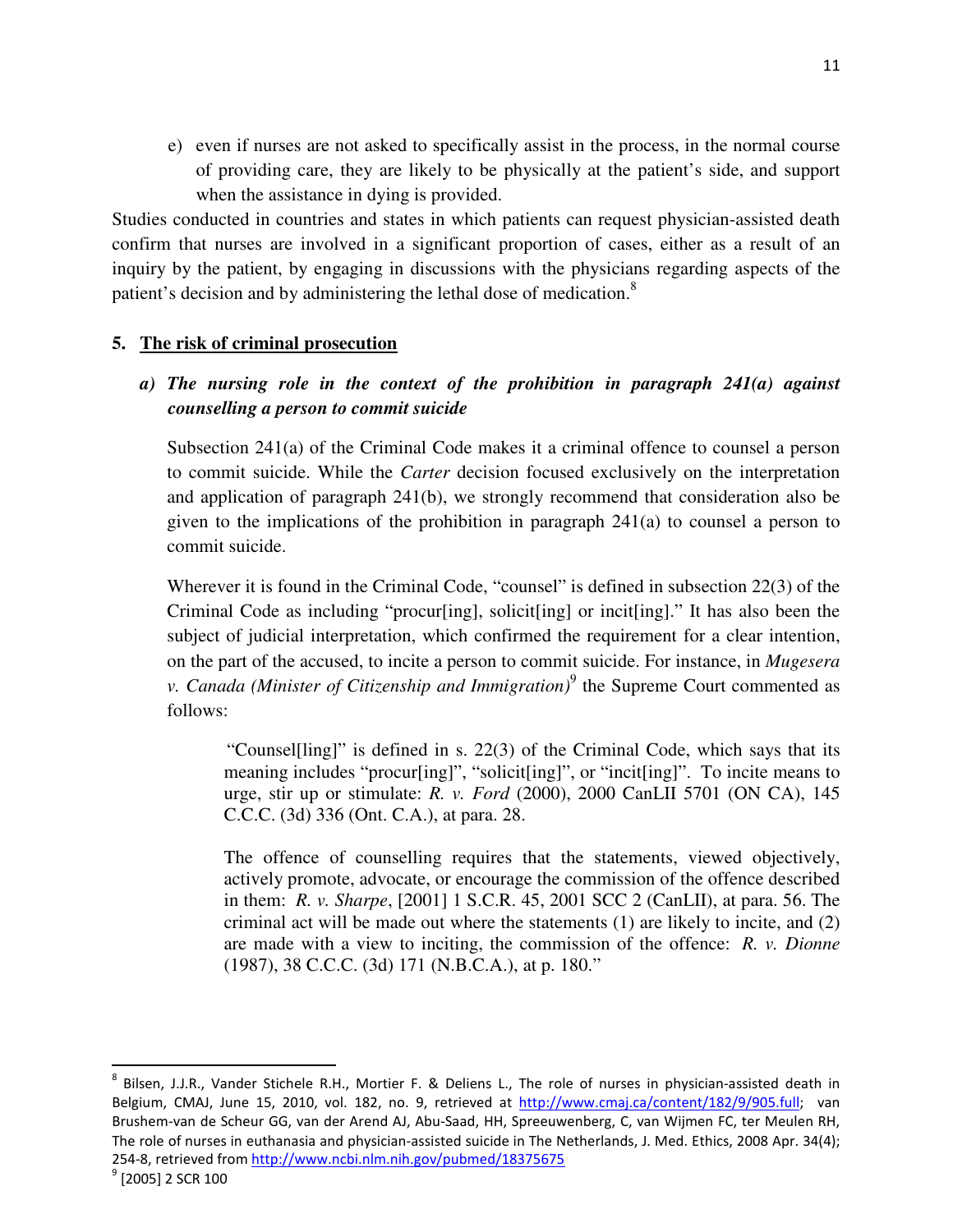It might be said that the need to have the intent to "incite" a patient to commit suicide could be sufficient to protect nurses against undue criminal complaints or criminal prosecution when they are addressing patient inquiries about medically assisted death. However, given the strongly divided opinions surrounding medically assisted dying and the very real possibility that a patient and his or her family may at times have different personal convictions regarding "what is best" for the patient, it is certainly conceivable that a patient or a loved one might perceive a genuine effort to inform about end-of-life issues, particularly if they include questions about medically assisted death, as an attempt to incite a patient to end his or her life prematurely. The result is that nurses may be at risk of criminal complaints, and possibly criminal prosecution, as a result of carrying out their professional obligations by engaging into discussions with patients regarding endof-life issues. The existence of this risk or even the perception of risk may in turn have a deterrent effect, thereby compromising patient care and the patient's right to objective information. Therefore, it would be in the interest of all concerned to include in the Criminal Code an explicit exemption from criminal prosecution for nurses (and other health care professionals who may have similar obligations to discuss end-of-life issues with their patients).

### *b) The nursing role in the context of the prohibition in subsection 241(b) against aiding and abetting a patient to commit suicide*

It is a hallmark of the Canadian health care system that it is delivered by a team working collaboratively. This is particularly true in a hospital setting, where health care professionals attend to the patient's needs 24/7. But it is now also true in the primary care setting, where recent health care initiatives seek to leverage the respective expertise of each health care professional. Within that treatment team, there is generally a designated Most Responsible Professional (MRP) who is generally a physician but can now also be a nurse practitioner. In the context of medically assisted death, the MRP would likely be the treatment team member who ultimately makes the determination that the circumstances satisfy the *Carter* requirements and would, if not administer, at least prescribe the means by which medically assisted death would occur. It is important to consider the risk of criminal prosecution arising from medically assisted death from the perspective of treatment team members who are not the MRP and from the perspective of the MRP.

#### *i) Attending nurses who are not the MRP*

It is clear, pursuant to *Carter v. Canada*, that the act of prescribing or administering medication to end a patient's life, absent the findings of the Supreme Court, would contravene 241(b) of the Criminal Code.

The act of assisting, or "aiding" and "abetting," is not an exclusive one. Within the Canadian health care system, it is within the nursing scope of practice and, as a matter of course, within the nurses' scope of employment to prepare medication,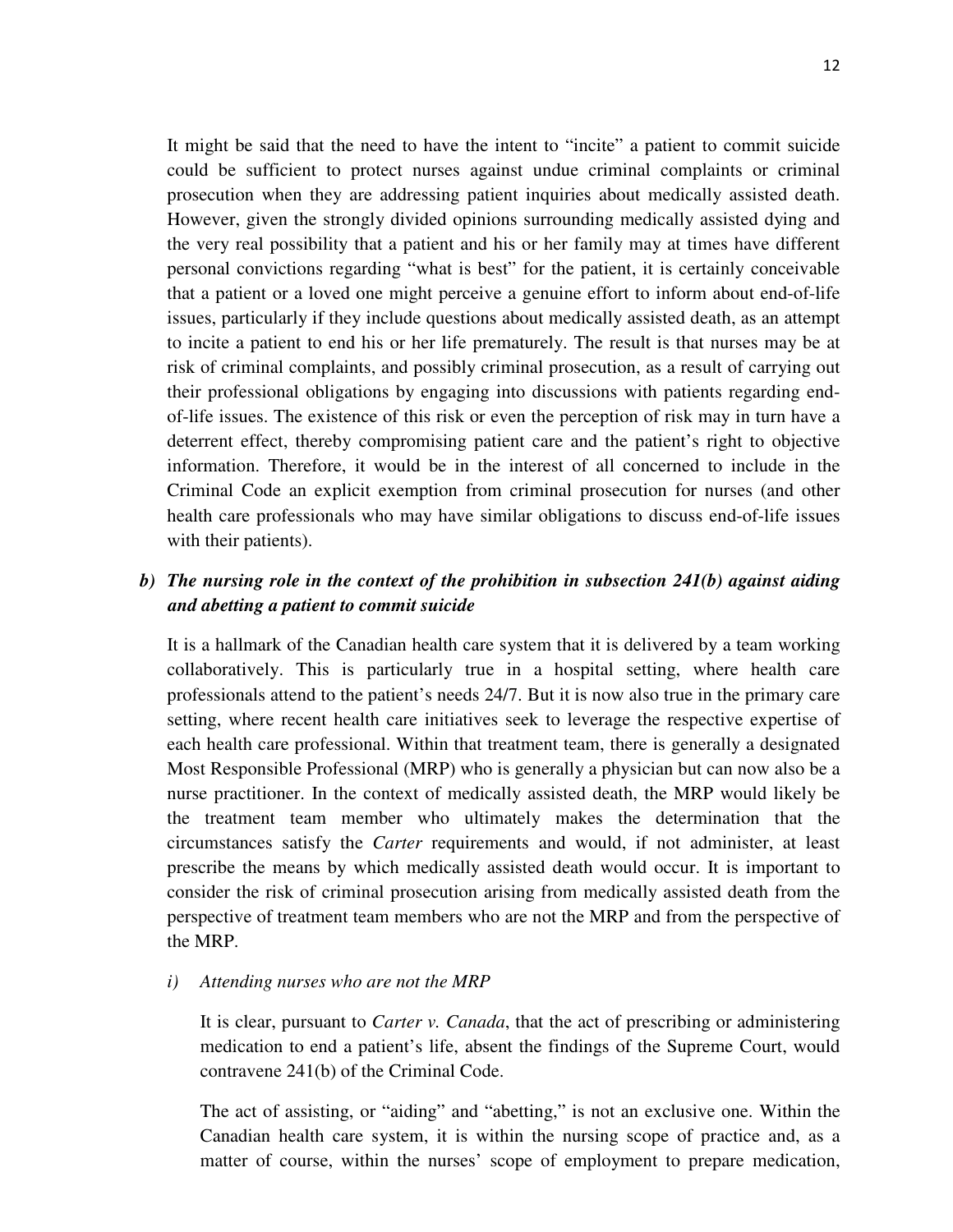provide counselling and support to the patient, and administer medications prescribed by a physician or a nurse practitioner. Nursing regulatory organizations in Canada have yet to adopt standards and guidelines as a result of the *Carter* decisions. It is expected that such guidelines will be adopted once the legislative framework is in place. Each provincial and territorial regulatory body can, within that specific legislative framework and the existing regulatory framework, adopt guidelines and standards applicable to specific circumstances that it deems most appropriate in order to satisfy the ethics of the profession, the needs of the health care system and the protection of the public. Unless nurses are then explicitly prohibited from engaging in activities which have traditionally been part of the core nursing practice where the patient has requested medical assistance in dying, nurses who prepare medication, provide support to the patient, or administer medications could be perceived, along with the attending physician who may have prescribed the medication, to have "aided and abetted" the patient to commit suicide within the meaning of paragraph 241(b). This could be the case despite the fact that they would not have personally undertaken to provide the means of assistance or ensured that the conditions precedent have been satisfied. Accordingly, to the extent that protection from prosecution is contemplated for physicians in such circumstances, it should also be contemplated for nurses who currently work alongside them, understanding that such protection would not, in either case, preclude a personal decision to refrain from

#### *ii) The nurse practitioner as the MRP*

All Canadian provinces and territories have authorized NPs to act within a greater scope of practice than other registered nurses. NPs may order and interpret diagnostic tests, prescribe pharmaceuticals, medical devices and other therapies, and perform procedures. The New Classes of Practitioners Regulations, SOR/2012-230 made pursuant to *The Controlled Drugs and Substances Act*, S.C. 1996, c.19, authorizes NPs to prescribe or possess a listed substance, or conduct an activity with a listed substance, in accordance with federal regulations, if they are permitted to prescribe that substance under the laws of the province in which they are registered and entitled to practise.

providing such an assistance on the basis of a conscientious objection.

They practise autonomously and, in most Canadian jurisdictions, can act as the primary care provider of a roaster of patients. They initiate a consultation with physicians, including specialists, when the care required exceeds their personal competence.

Nurse practitioners can, as primary care providers, treat patients with debilitating medical conditions. In remote areas, they may be the only primary care provider available on a day-to-day basis.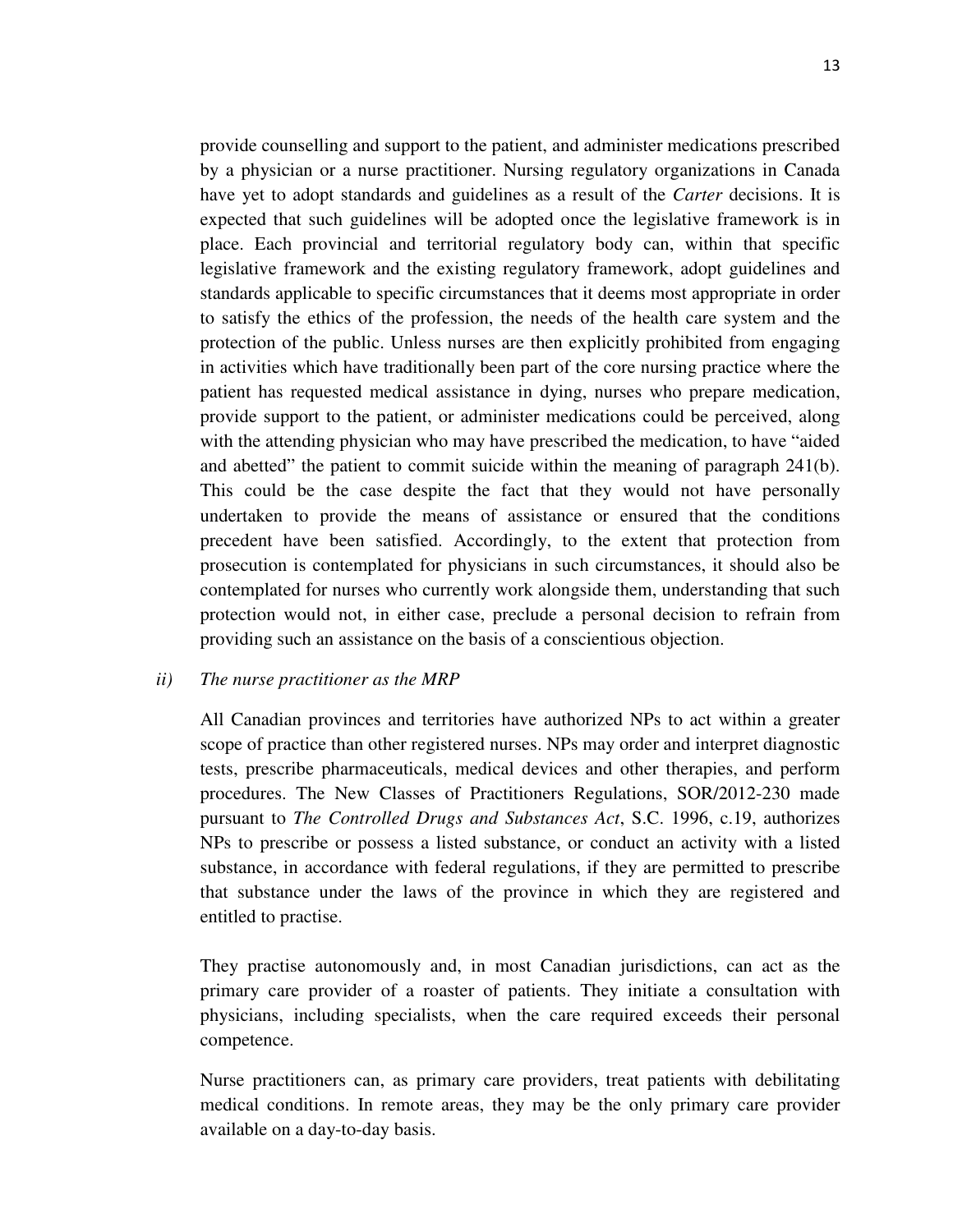Neither the *Carter* decision nor the public discussions surrounding medically assisted dying contemplated the role of nurse practitioner in relieving the patient from irremediable and intolerable suffering through medically assisted death. Nursing regulators have not yet expressed an intention to expand the nurse practitioner's scope of practice to include assistance in dying. At the same time, it is worth noting that nurse practitioners generally have the ability to prescribe the same drugs and combination of drugs as a physician. It is also worth noting that the role of nurse practitioners has evolved significantly over the last ten years in every jurisdiction in order to meet the needs of the health care system, particularly to ensure better access to care, which has been identified as a priority by every provincial and territorial government. Should one or more nursing regulatory body determine that the nurse practitioner could, acting within her scope of practice, provide medical assistance in dying, such a nurse would also be vulnerable to criminal prosecution, without a clear exemption in the Criminal Code.

#### **6. Protecting nurses against an unnecessary risk of criminal prosecution**

The circumstances set out above support the need for a clear protection from criminal prosecution for health care professionals who provide care to patients suffering from irremediable and intolerable medical conditions and who discuss end-of-life considerations with their patients. Having a clear exemption is particularly important because, as we have noted above, not only the existence of a risk but also the perception of a risk of criminal prosecution could compromise the quality of patient care.

We outline the important characteristics of such an exemption.

# a) *The exemption should include clear parameters delineating the circumstances when it can be invoked*

It is paramount that health care professionals in every Canadian jurisdiction and territory have the same understanding of the circumstances in which physician-assisted death is protected from criminal prosecution and what, conversely, constitutes criminal behaviour. In keeping with the *Carter* decision, the CNPS would also consider it appropriate to incorporate the following parameters:

- i. The age of the person;
- ii. The person's capacity to provide consent;
- iii. The determination that the patient suffers from a "a grievous and irremediable medical condition (including an illness, disease or disability) that causes the person enduring physical or psychological suffering that is intolerable to that person in the circumstances of his or her condition," confirmed with a second medical opinion from a physician; and
- iv. The need for an informed consent discussion.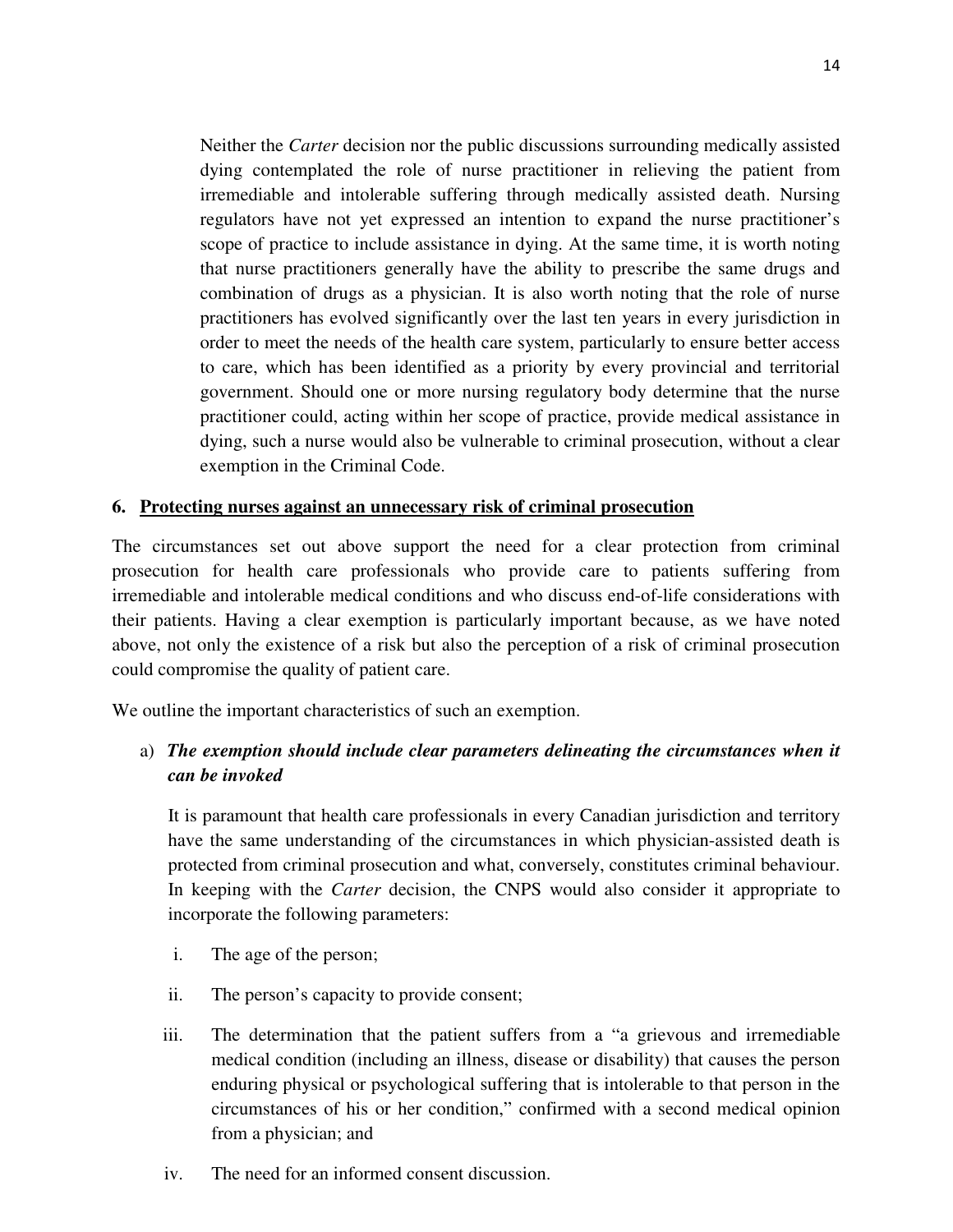While the requirement that the diagnosis be confirmed with a second medical opinion from a physician is not specifically outlined in the *Carter* decision, it is an important safeguard; and we agree that it would be appropriate to include it as a condition of the exemption.

### *b) On the other hand, the exemption should not aspire to be an exhaustive legislative procedural code on medically assisted death*

Given that the purpose of the Criminal Code is to define the types of human conduct deserving of punishment, we submit that the exemption should serve that purpose alone. To attempt to make it a complete code that would set out all the details of the process to be followed, documentation to be taken, evidence to be collected, etc. would deter from this objective and very likely ultimately leave too much room for interpretation as to when an intervention by a health care professional would fall within the exemption and when it would not. For instance, while the CNPS is indebted to the authors of Bill S-225 for their forethought and the extent of the underlying analysis, we note it sets out in minute details the procedural and clinical requirements, about eligibility for medically assisted death and governance of interactions between a person seeking assistance in dying and practitioners, including the level of documentation required and the reports to be filed after it has taken place. It contains much more than the conditions that would justify an exemption to s. 241. We would encourage a less prescriptive approach. Being too prescriptive creates a risk that an inadvertent, inconsequential, administrative slip will give rise to criminal penalty for the practitioner. Additional safeguards can be introduced with a requirement that interactions and interventions to do with medically assisted death be in the course of professional medical or nursing services.

We also note the External Panel has already outlined, in the description of this mandate, the applicable constitutional limitations. While the Supreme Court of Canada recognized the power of the federal government to legislate on "federal matters, notably criminal law, that touch on health issues<sup> $10$ </sup>, it remains that the delivery of health care remains fundamentally a matter of provincial and territorial jurisdiction. Standards of practice, documentation and monitoring requirements can be introduced in complementary provincial and territorial legislation, taking into account existing provincial or territorial legislation on consent and capacity, the scopes of practice of health care professionals who practice within the province or territory and the organization of the health care system.

Regulation and practice guidance with respect to applicable standards of care and professional responsibilities for any care provided to patients is given to health care professionals by their respective regulatory bodies. It would be appropriate to rely on the health professional regulatory bodies to continue to regulate and guide their own

l

<sup>&</sup>lt;sup>10</sup> Canada (Attorney General) v. PHS Community Services Society, 2011 SCC 44 (CanLII), par. 68, cited with approval in Carter.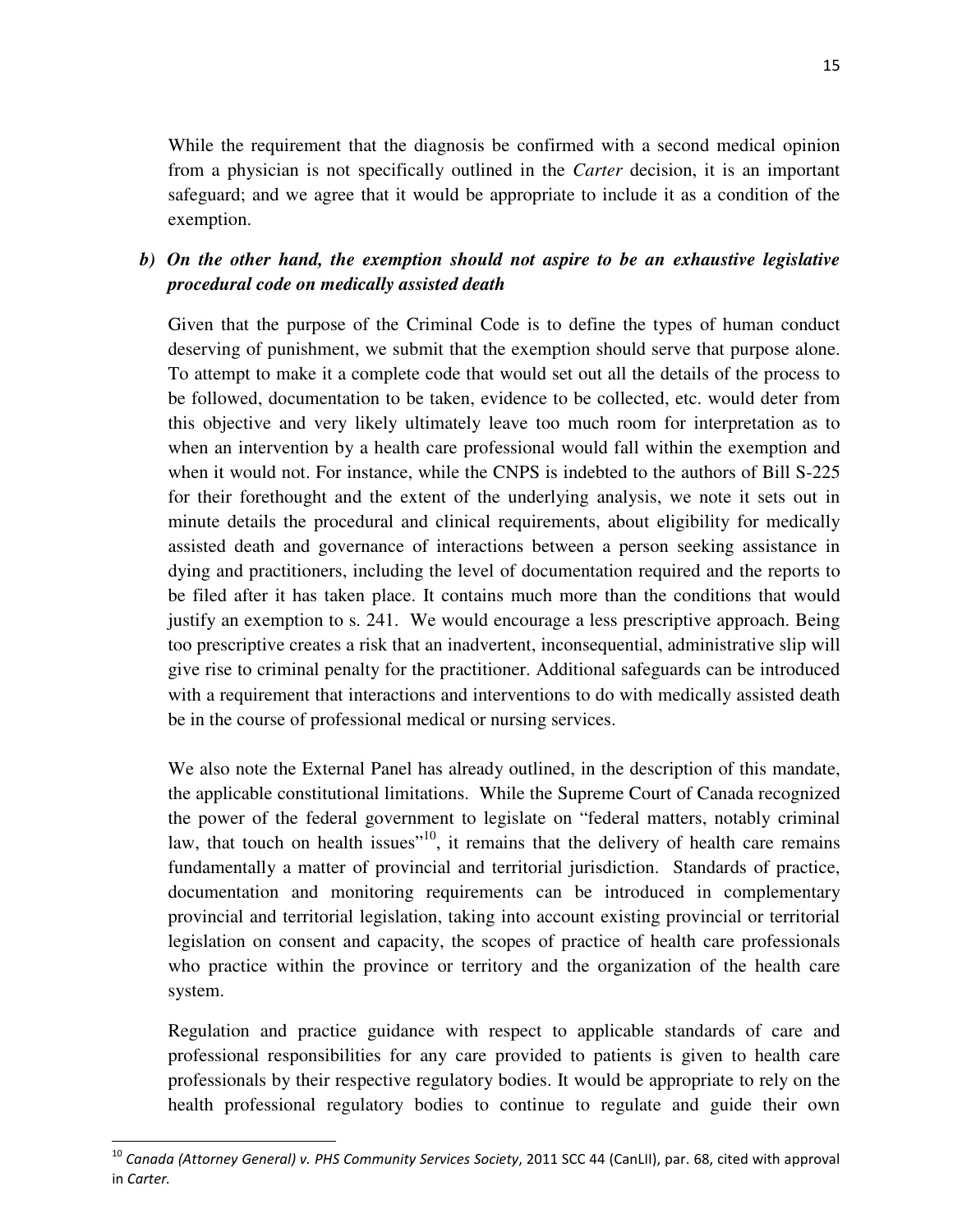members with respect to other procedural and technical aspects of medically assisted death.

c) *The exemption should include a definition of "counsel" and "assistance" applicable specifically to medically assisted death* 

We include proposed wording in Appendix A for both definitions. The proposed definition of "counsel" encompasses the provision of all the information and education provided by a health care provider so that it would be clearly covered by the exemption.

- d) *The exemption should specifically protect all aspects of nursing care, including the following:*
	- *i. all discussions of a general information or educational nature taking place in the course of the provision of professional health care services, even if they take place before a determination is made that the patient meets all the criteria for medically assisted death set out in the Carter decision;*
	- *ii. the care that nurses provide as part of the treatment team but not as MRP (monitoring the patient's physical and mental condition, preparing the substances and administering the substances, as authorized by their regulatory body and governing legislation), taking into account that in that capacity they would not, like the MRP, have had the opportunity to ascertain personally that the patient meets all the criteria for medically assisted death set out in the Carter decision;*
	- *iii. the potential role of the nurse practitioner as the MRP. The wording of the exemption applicable to physicians should be sufficiently inclusive to apply to other health care professionals acting as MRP who possess the necessary competencies and may, in specific circumstances, be given the express authority by legislation or by their regulatory body, to provide assistance in dying.*

For the reasons discussed above under the section 5 entitled "The risk of criminal prosecution," the legislative responses to *Carter* must protect nurses' existing roles and use the opportunity to protect the possible future role they may have in medically assisted death. Furthermore, in anticipation of this, it is suggested that Criminal Code s.241 be amended to permit "practitioner-assisted death," with practitioners being defined as physicians and NPs. Alternatively, Criminal Code, s.241 can be amended to address "assisted death" without a modifier preceding it.

#### **7. Sample wording**

We offer sample wording at Appendix A to amend sections 14 and 241 in accordance with the foregoing recommendations for your consideration.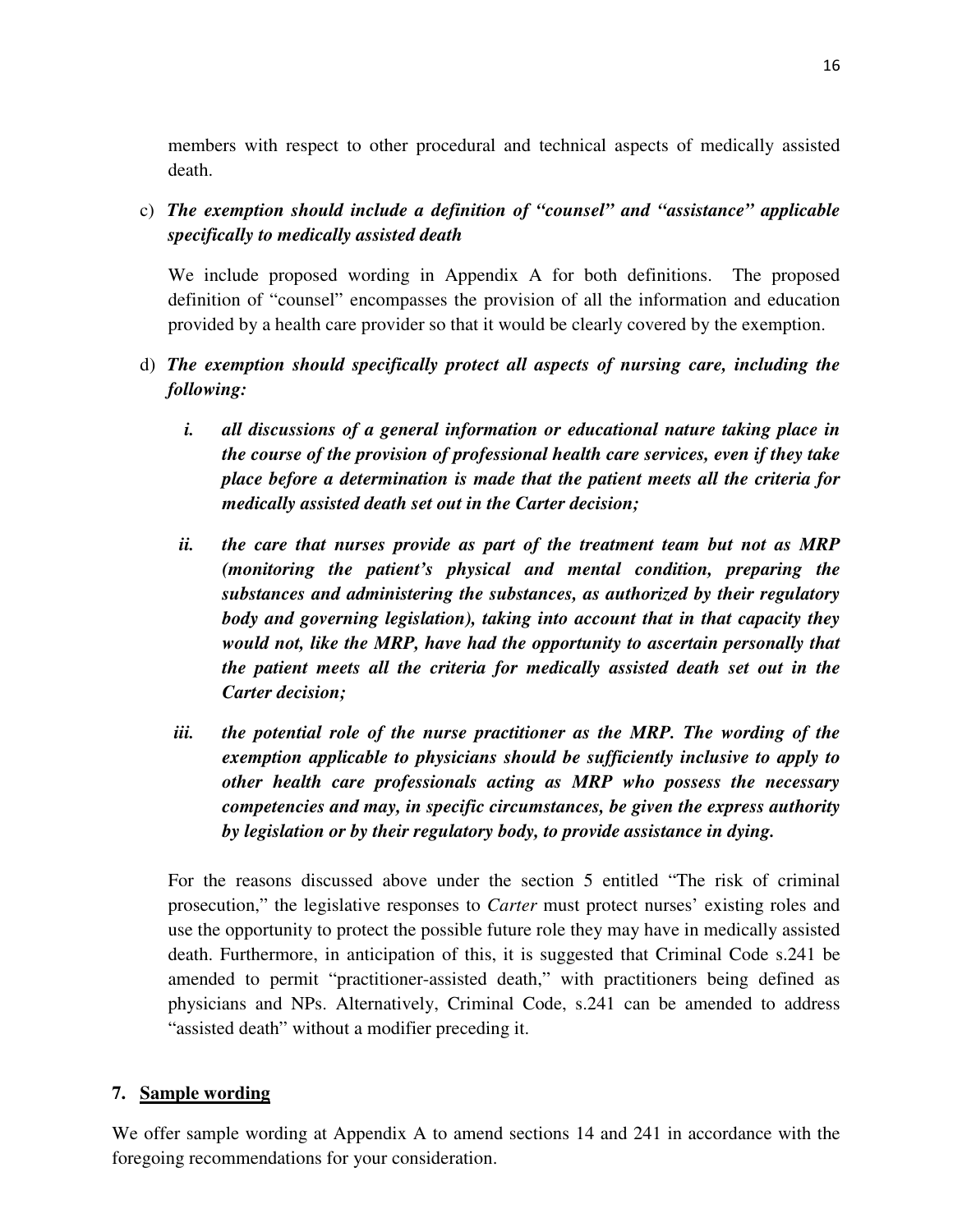#### **8. Issues to be addressed by provincial legislation and/or professional standards**

The CNPS endorses clarity and harmony in federal, provincial, and territorial legislation regarding medically assisted death. In the context of a comprehensive legislative response to the *Carter* decision, we highlight the following additional considerations at the provincial and territorial level:

#### *a) Consent*

Some provinces have legislation which designates a lower age of consent for medical treatment than the statutory age of majority in that jurisdiction (e.g. New Brunswick's *Medical Consent for Minors Act* or Quebec's *Civil Code*). Given that *Carter'*s constitutional exemption will apply to "a competent adult person," the CNPS endorses clarity and harmony in federal, provincial and territorial legislation on the age at which a person can request medical assistance in dying.

#### *b) Capacity*

Clarity is needed on the time at which a person must be competent and capable in making a request for medical assistance in dying, such that it will be carried out. Provinces and territories have legislated, to different degrees, the requirements for valid advance directives which substitute decision-makers and practitioners must consider and respect when they apply to the person's situation. Consequently, at present, a capable person may direct the care he or she will receive in the future when he or she is no longer capable of understanding the care decisions to be made, up to and including the withholding and withdrawal of life sustaining care. It would be helpful to stipulate whether health care professionals can take into account a patient's advance directives in making decisions relating to medically assisted death in the following circumstances:

- $\triangleright$  Is medically assisted death available to a person who was deemed by practitioners to have met the criteria at the times the requests were made and granted but who has become incapable prior to its implementation?;
- $\triangleright$  Can an advance directive be executed at the time a person's request for medically assisted death is granted, such that if he or she becomes incapable, the substitute decision-maker and practitioners follow through with medical assistance in dying?; and
- $\triangleright$  Can an advance directive be acted upon by substitute decision-makers and practitioners when it was written in compliance with governing law but in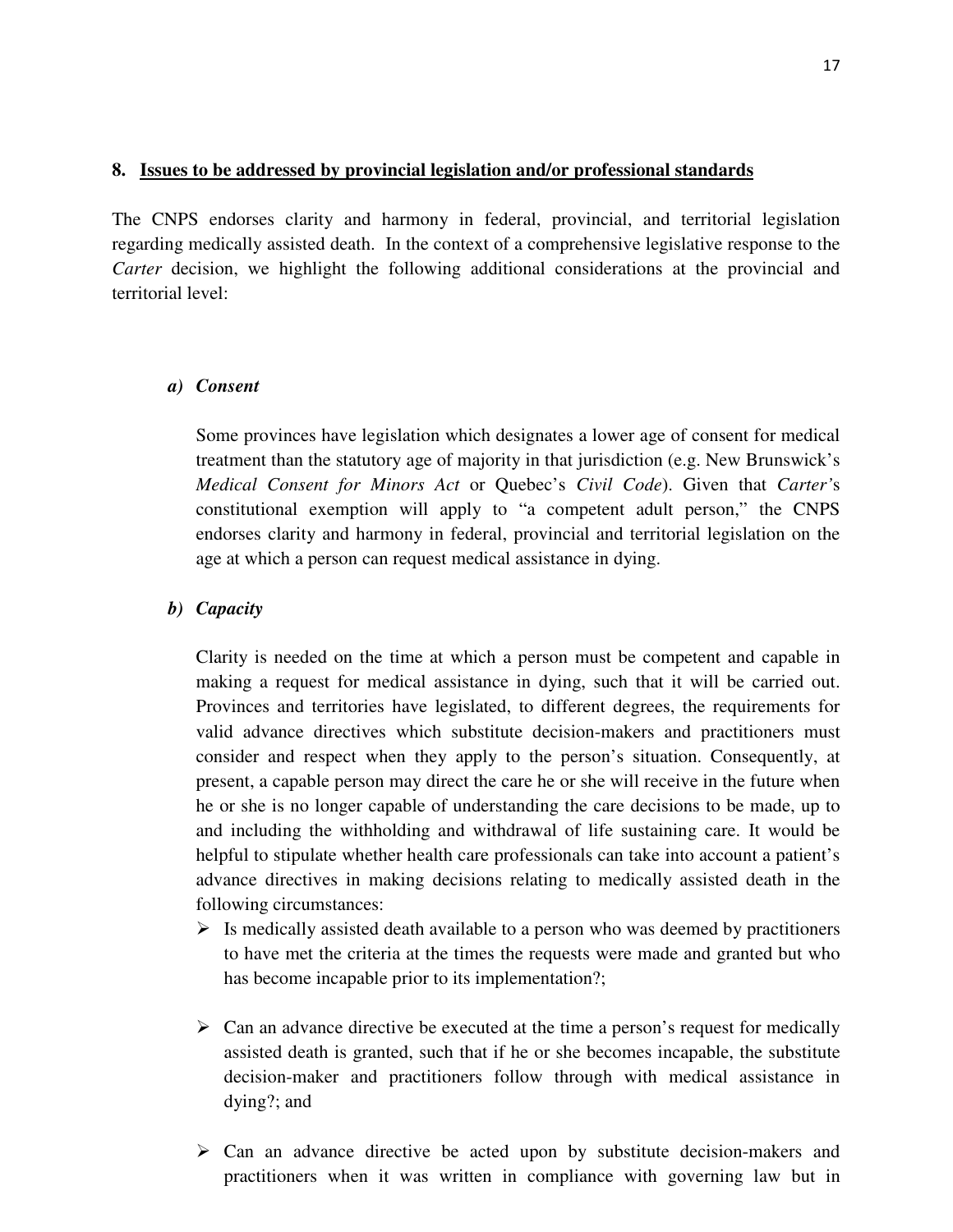advance of the person having a grievous and irremediable condition that causes enduring, intolerable suffering to that person? (We have assumed, for the purpose of these submissions that it could not.)

#### *c) Conscientious objections*

The right of nurses to refuse to participate in medically assisted death should be expressly recognized in legislation, regulation or professional standards. In the case of nurses, it would be preferable if this right were to be specifically incorporated in legislation or regulation so as to clearly supersede employers' policies and procedure and allow a nurse to express and follow a conscientious objection without fear of reprisal in the workplace. This recommendation should not be perceived as putting into question an employer's compassion in the matter or its ability to address this issue privately. We rather consider this issue of such importance as to warrant a legislative pronouncement.

#### **9. The implications on life insurance proceeds**

Federal and provincial insurance legislation should be amended to clarify what is the impact of medically assisted death on the proceeds of a life insurance policy.

#### *Conclusion*

Specifically exempting legitimate professional nursing services from the application of section 241 of the Criminal Code will have the benefit of reflecting current reality and practice in which physicians and nurses work together to provide services to their patients. Health care professionals know they can rely on each other's professional standards, decisions, and practices when other team members are acting pursuant to the legislation specifically governing their profession. It is similarly important to offer the same protection from criminal sanction that is contemplated for physicians to nurses. Both professionals will then be secure in the knowledge that their respective and overlapping work with patients and others with assisted dying is equally protected. In the same way they can rely on each other to act in accordance with their legislated scope of practice, when physicians and nurses are both protected in law for their various and legitimate roles in medically assisted death, they are free to appropriately allocate different aspects of care, including patient education, amongst themselves.

Furthermore, it will not be possible, nor is it desirable, to legislatively protect only those discussions about assisted death that are had between a physician and a person requesting assisted death. It is foreseeable that nurses will be asked questions on the subject and not just from persons who are requesting or receiving assisted death. Nurses have an existing role in patient and family education as part of their daily professional practice, which should be protected when assisted death is legal.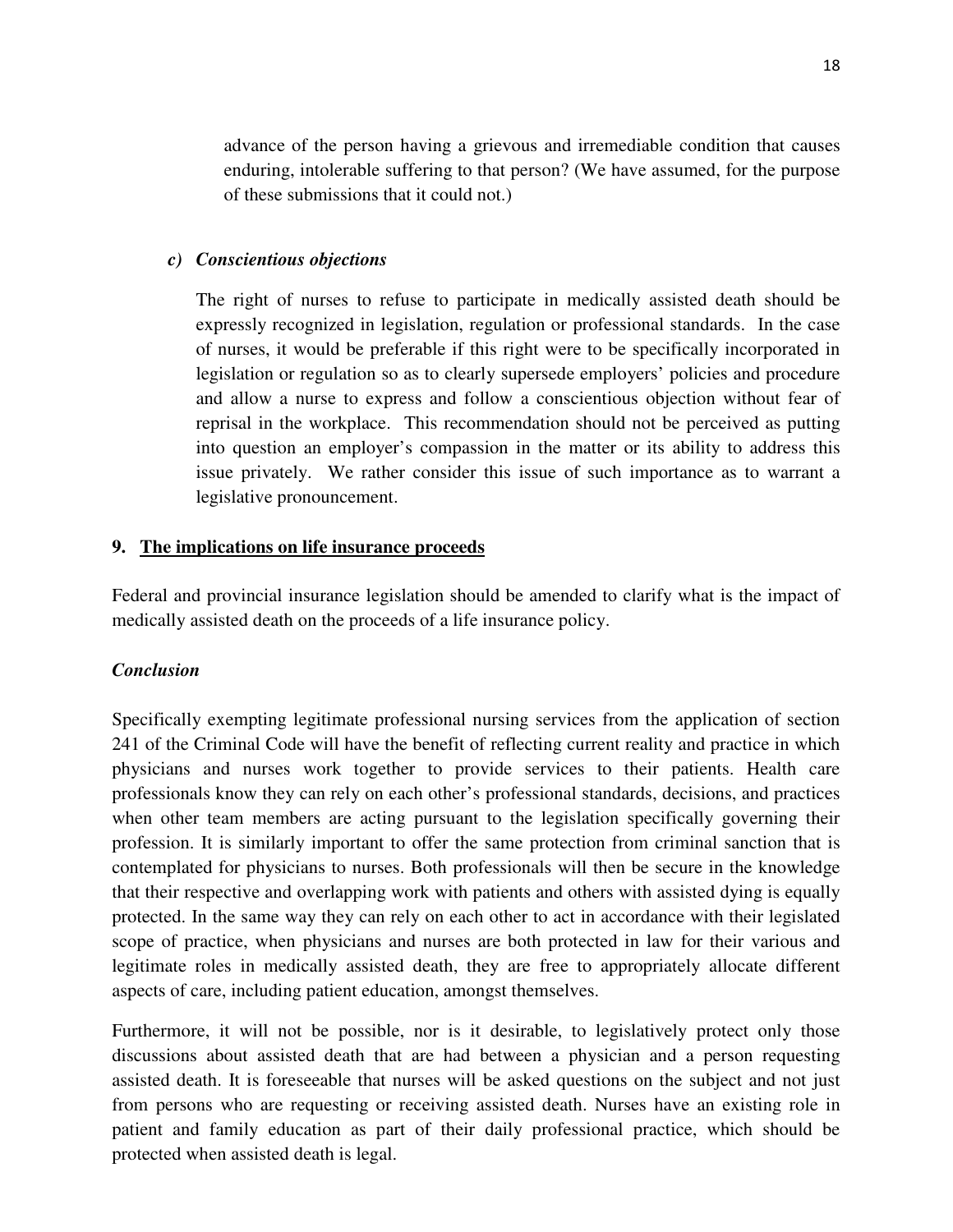Each patient or client has only one, unique end-of-life journey. It is important that heath care professionals be guided only by the needs of the patient, the standards of the profession and their respective legal rights and obligations as they support their patient in this journey.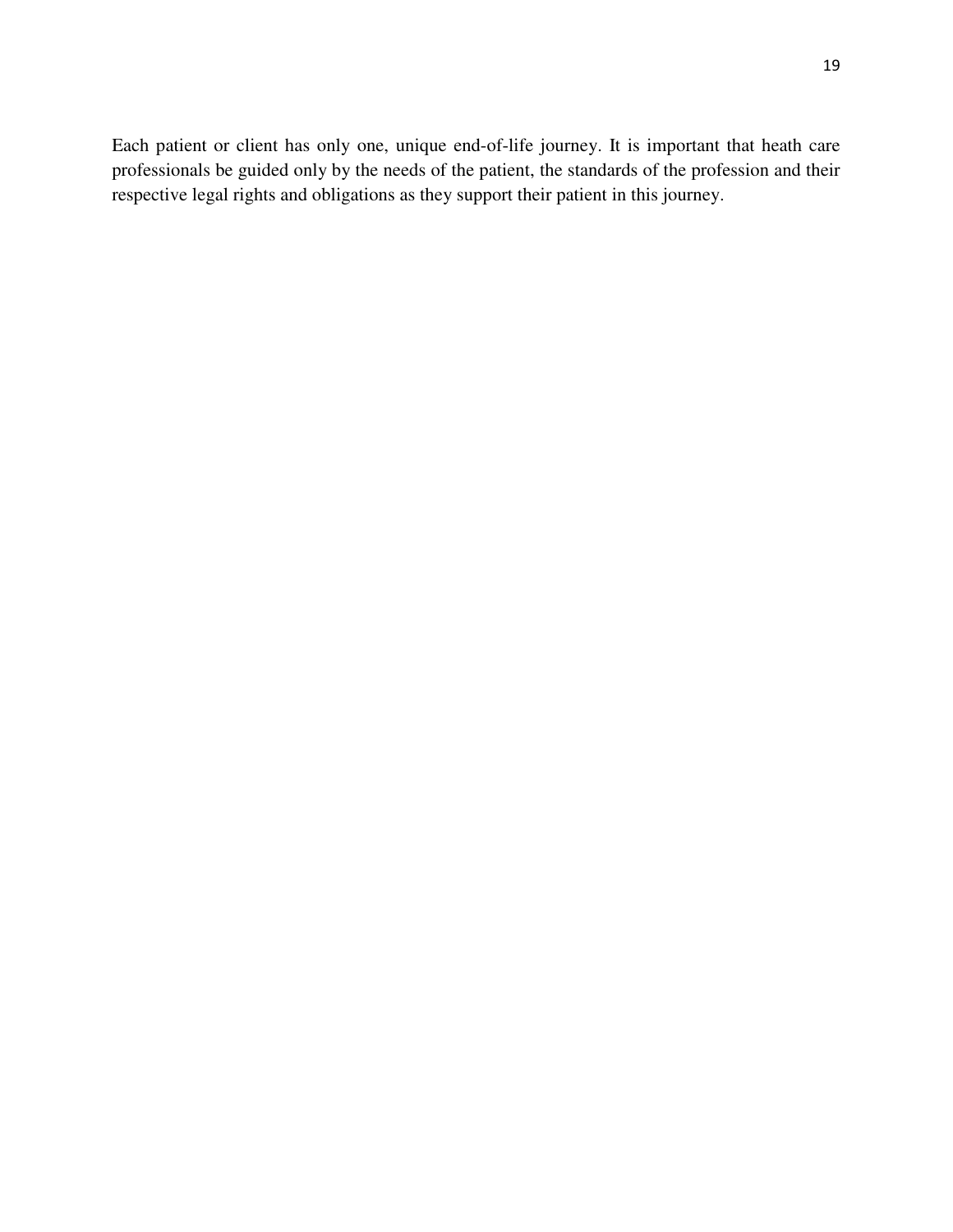We submit that incorporating a clear exemption to section 241 of the Criminal Code in reference to medically assisted death will serve that end.

All of which is respectively submitted,

THE CANADIAN NURSES PROTECTIVE SOCIETY

M

Chantal Léonard, CEO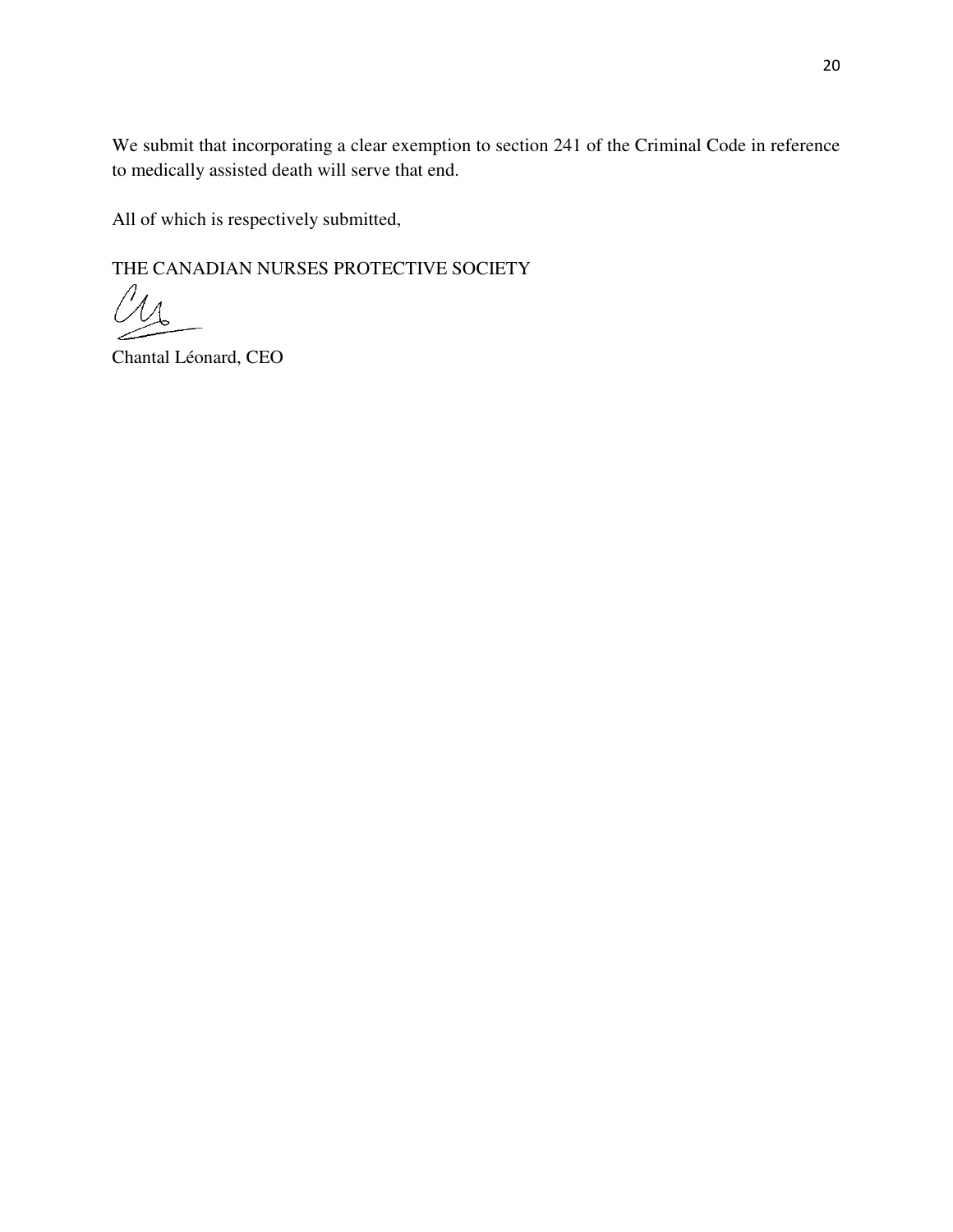# **APPENDIX A**

# **Amendments to Criminal Code, ss. 14 and 241<sup>11</sup>**

An Act to amend the Criminal Code (practitioner-assisted death)

### **1. Section 14 of the Criminal Code is replaced by the following:**

**14.** (1) Subject to subsections (2) and (3), no person is entitled to consent to have death inflicted on him or her, and such consent does not affect the criminal responsibility of any person by whom death may be inflicted on the person by whom consent is given.

(2) A person may consent to practitioner-assisted death in accordance with the conditions and requirements set out in section 241.1.

(3) Practitioner-assisted death carried out in accordance with section 241.1 is not culpable homicide.

(4) In this section, "practitioner" and "practitioner-assisted death" have the same meanings as in section 241.1.

### **2. The heading before section 241 of the Act is replaced by the following:**

# SUICIDE AND PRACTITONER-ASSISTED DEATH

#### **3. Section 241 is amended as follows:**

- 241. Subject to section 241.1, Eevery one who
- (a) counsels a person to commit suicide, or
- (b) aids or abets a person to commit suicide,

l

whether suicide ensues or not, is guilty of an indictable offence and liable to imprisonment for a term not exceeding fourteen years.

 $11$  The proposed language was inspired by the wording of Senate Bill S-225 and the CNPS is indebted to the authors of the Bill for their insight and analysis. Resulting amendments to the original wording of sections 14 and 241 of the Criminal Code appear as redlined text.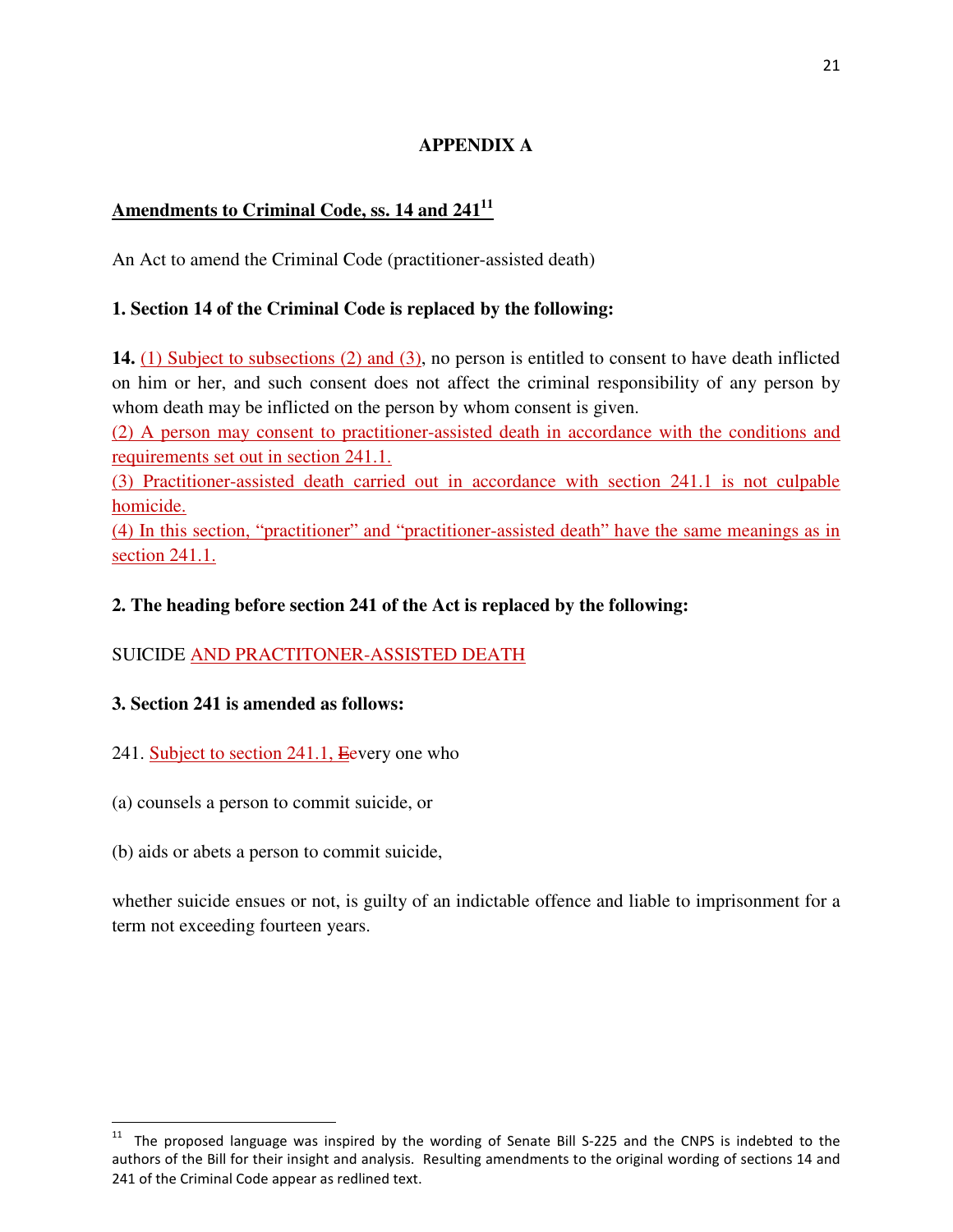# **4. The Act is amended by adding the following after section 241:**

**241.1**(1) The following definitions apply in this section.

"assistance" means the provision of information or means to commit suicide, or the performance of an act with the intent to cause the person's death, with the person's informed consent, in the course of the provision of professional health care services, for the purpose of relieving the person from unbearable suffering;

"practitioner-assisted death" means death that results from suicide committed with the assistance of a practitioner or from voluntary euthanasia performed by a practitioner;

"assisting practitioner" means a practitioner who provides assistance to a person resulting in or in contemplation of practitioner-assisted death;

"consulting physician" means a physician who, in the course of providing health care services advises an assisting practitioner in relation to practitioner-assisted death;

"counsel" in relation to the death of a person, means to provide information on practitionerassisted death in the course of the provision of professional health care services;

"nurse" means a person licensed to practice nursing under the laws of the province or territory in which assistance is provided, and includes a licensed practical nurse, a registered practical nurse, a registered psychiatric nurse, a registered nurse or a nurse practitioner or other equivalent designations;

"practitioner" means a physician licensed to practice medicine under the laws of the province or territory in which assistance is provided, or a regulated health care professional licensed to provide professional health care services and authorized to act as an assisting practitioner in the province or territory in which assistance is provided;

"voluntary euthanasia" means the intentional termination of a person's life by another person, in accordance with the former's request.

(2) An assisting practitioner, a consulting physician or a nurse who, in the course of providing professional health care services, counsels a person about practitioner-assisted death is not guilty of an offence under section 241.

(3) An assisting practitioner or a consulting physician who provides assistance to a person, in the course of providing professional health care services to that person, is not guilty of an offence under section 241 if the practitioner or physician made reasonable efforts to ascertain that the conditions set out in subsection (5) have been met.